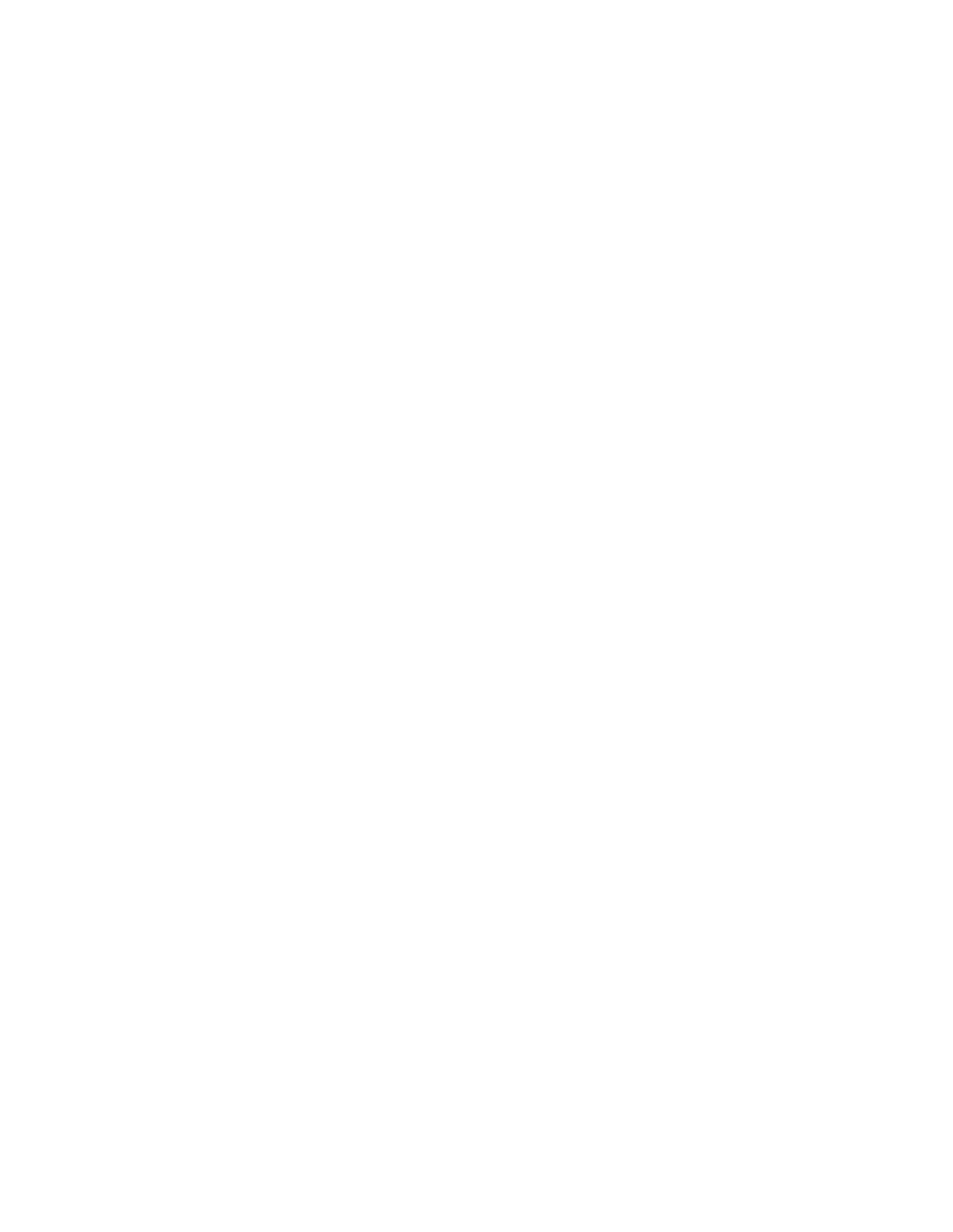# Yiddish in the Twenty-first Century

12th Annual Greenfield Summer Institute Mosse/Weinstein Center for Jewish Studies University of Wisconsin–Madison July 10–14, 2011

The Greenfield Summer Institute is sponsored by the Mosse/Weinstein Center for Jewish Studies through the generosity of Larry and Roslyn Greenfield.

All lectures will take place in 1310 Grainger Hall (975 University Avenue).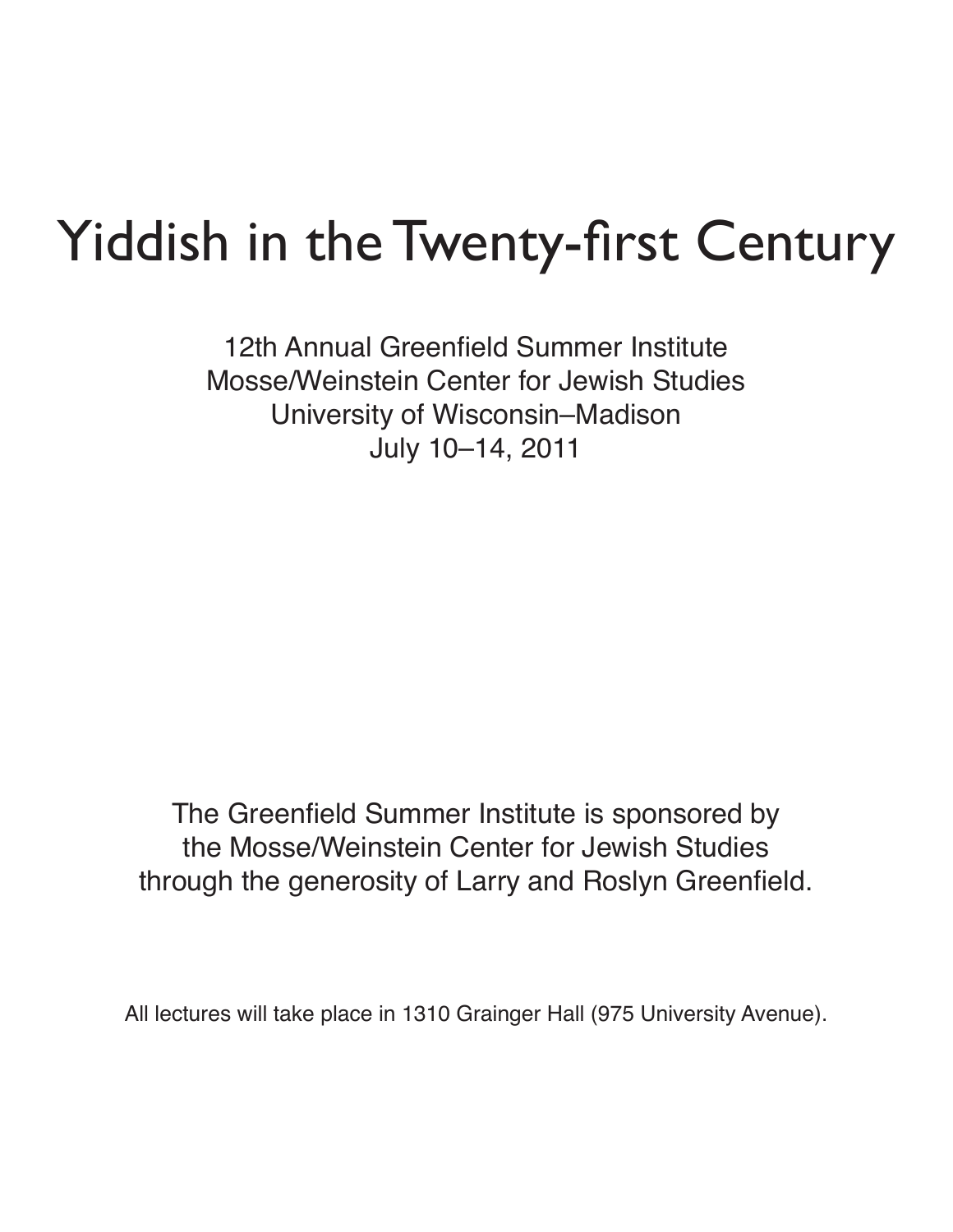





Memorial Union Chairs and Grainger Hall Photos by UW-Madison, University Communications © Board of Regents of the University of Wisconsin System; Greenfield Summer Institute Photos by Kesha Weber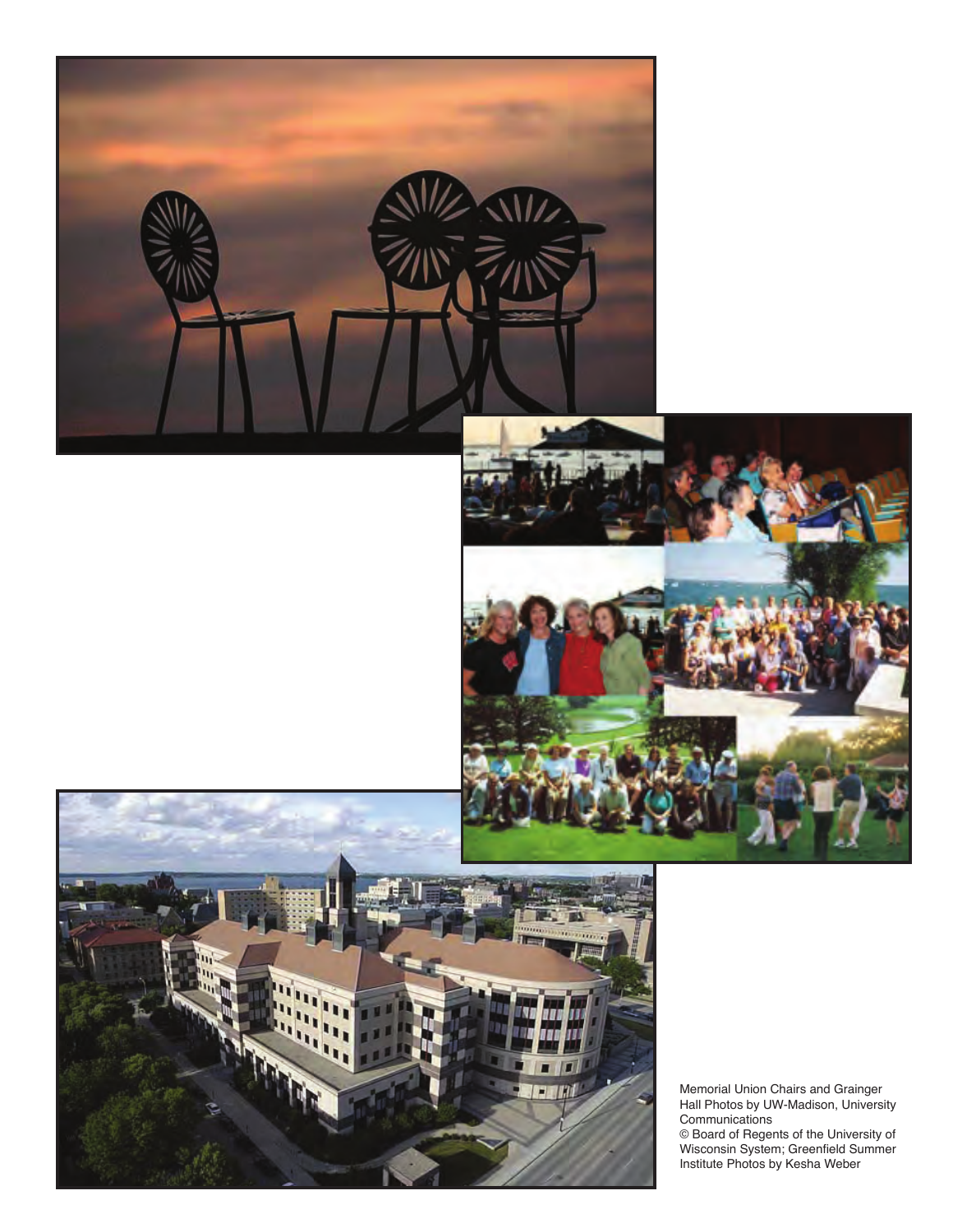## Table of Contents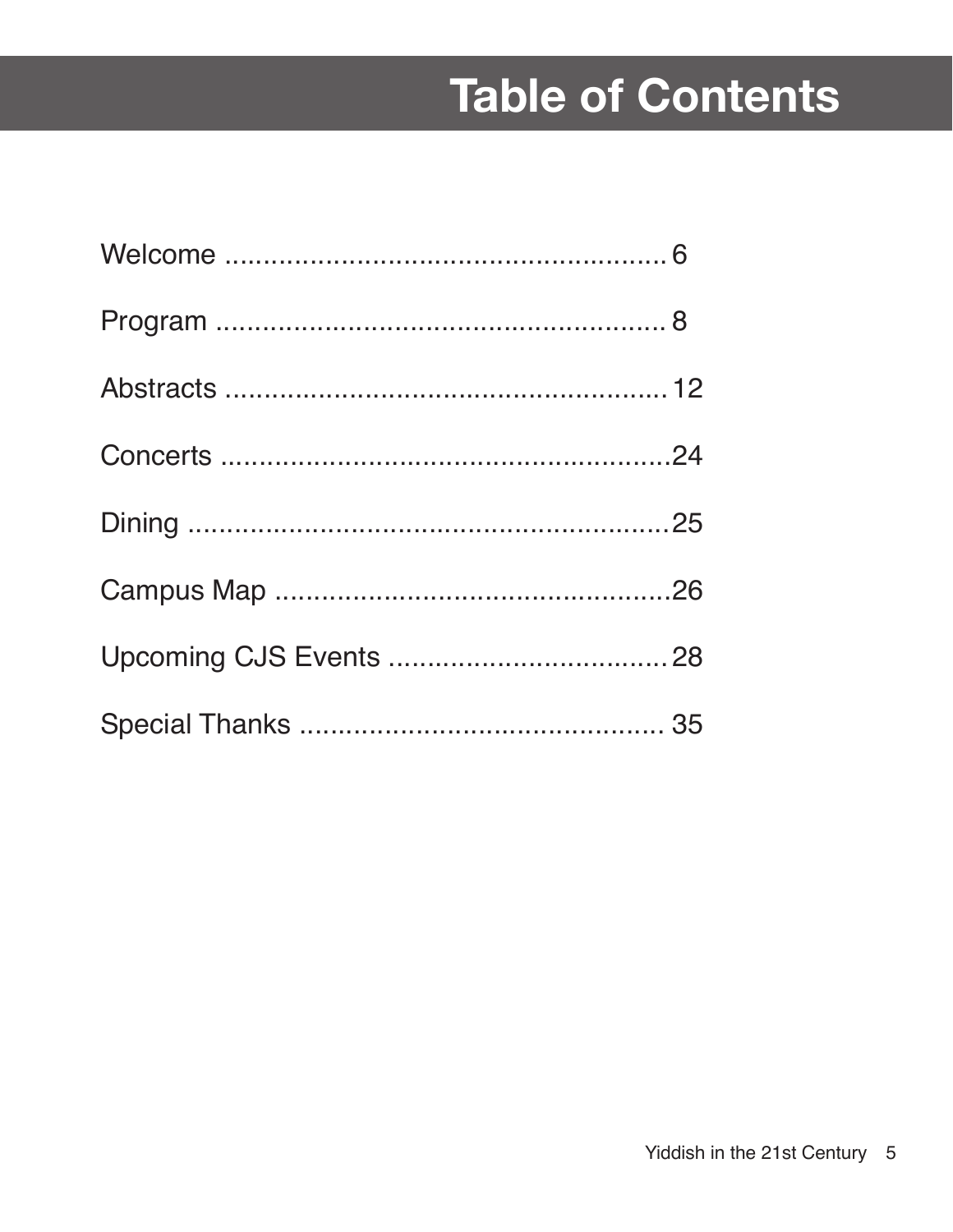# Welcome to the 12th Annual Greenfield Summer Institute!

The faculty and staff of the Center for Jewish Studies are delighted that you have chosen to join us for this week of learning, noshing, and fun.

A few things to keep in mind this week:

- **•**  All lectures take place in the Plenary Room, 1310 Grainger Hall.
- **•**  A light breakfast (bagels, fruit, coffee) will be available from 8:15 a.m., Monday through Thursday, in the Atrium in Grainger Hall.
- **•**  Food and drink are not allowed in the lecture hall. We ask you to finish all refreshments in the Atrium before entering the hall.
- Unfortunately, we are unable to control the temperature of the lecture hall. You may wish to bring a sweater.
- **•**  Guests staying at the DoubleTree can take advantage of a free shuttle service from the hotel to Grainger Hall. Inquire at the DoubleTree's front desk for more information.
- Please check the label on the front of your folder to make sure that your contact information is correct. If you have corrections, please write them on the half-sheet of paper in your folder and turn it in to our staff at the registration table. We will hand out contact information sheets later in the week, and we depend on you to check whether your information is correct so that you can keep in touch with other participants!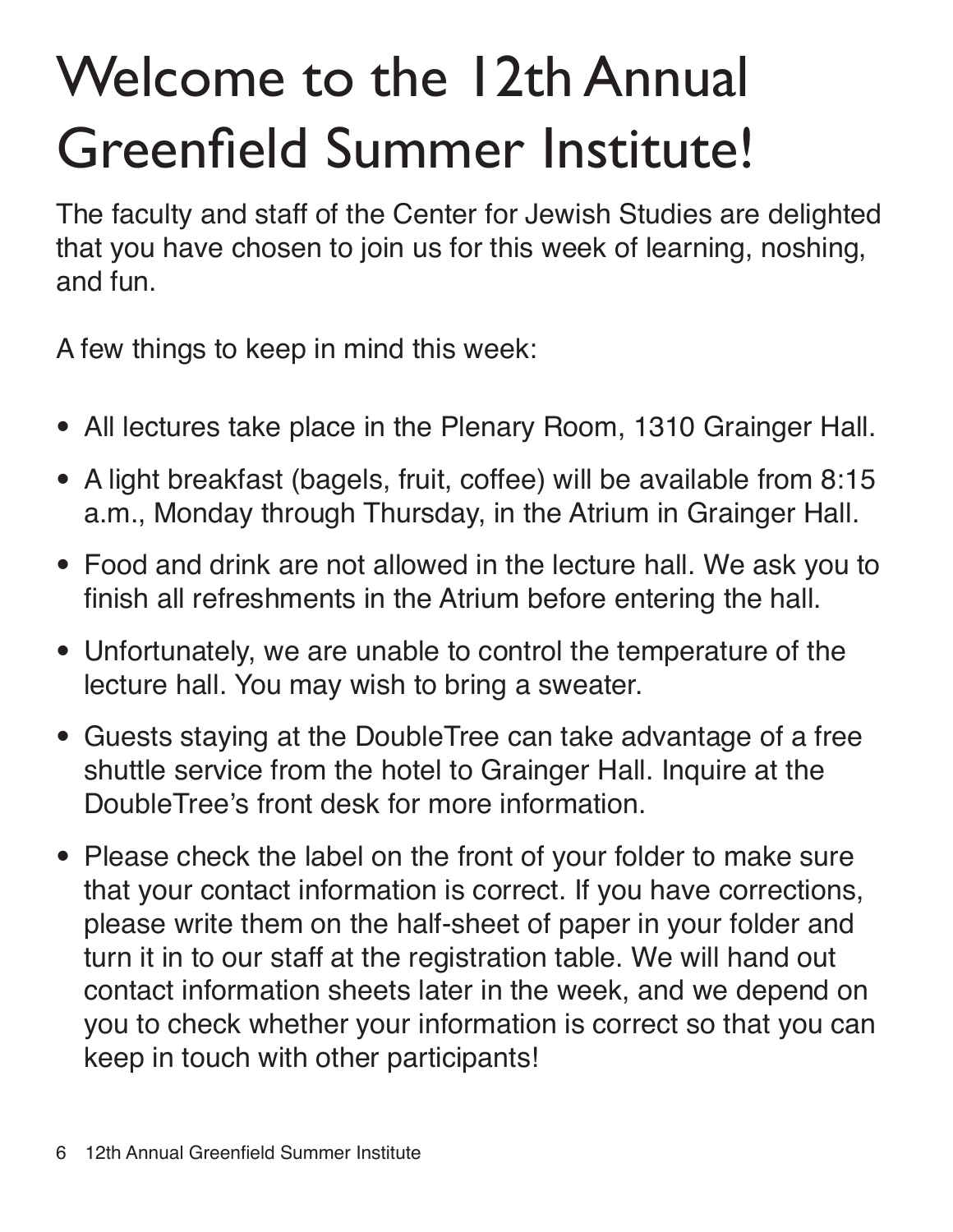- Recycling bins are located in the back of the lecture hall, should you wish to recycle any paper materials.
- **•**  Please be sure to fill out an evaluation form and return it to the registration table at the end of the Institute.
- More information about Madison restaurants and attractions can be found at: http://www.visitmadison.com/ and http://visitdowntownmadison.com/
- **•**  You may access the WiFi Internet in Grainger Hall by first directing your wireless client to associate with the nearest access point, and then opening your browser. A login screen will appear, and then you may enter **NetID: tmp-uwbus** and **Password: cW!qC#zP**. Note that the password is case-sensitive; type it exactly as it appears. Please keep in mind that your Internet use must conform to UW appropriate-usage policies listed at http://www.cio.wisc.edu/policies/appropriateuse.aspx .
- If you plan to attend the KlezKamp concert and dance party, or if you registered in advance to attend any afternoon sessions at KlezKamp, you must wear your Greenfield Summer Institute name badge in order to gain admittance.

Please feel free to talk with any of our administrative staff at the registration table if you have any questions or concerns. We hope you enjoy your time at the Greenfield Summer Institute!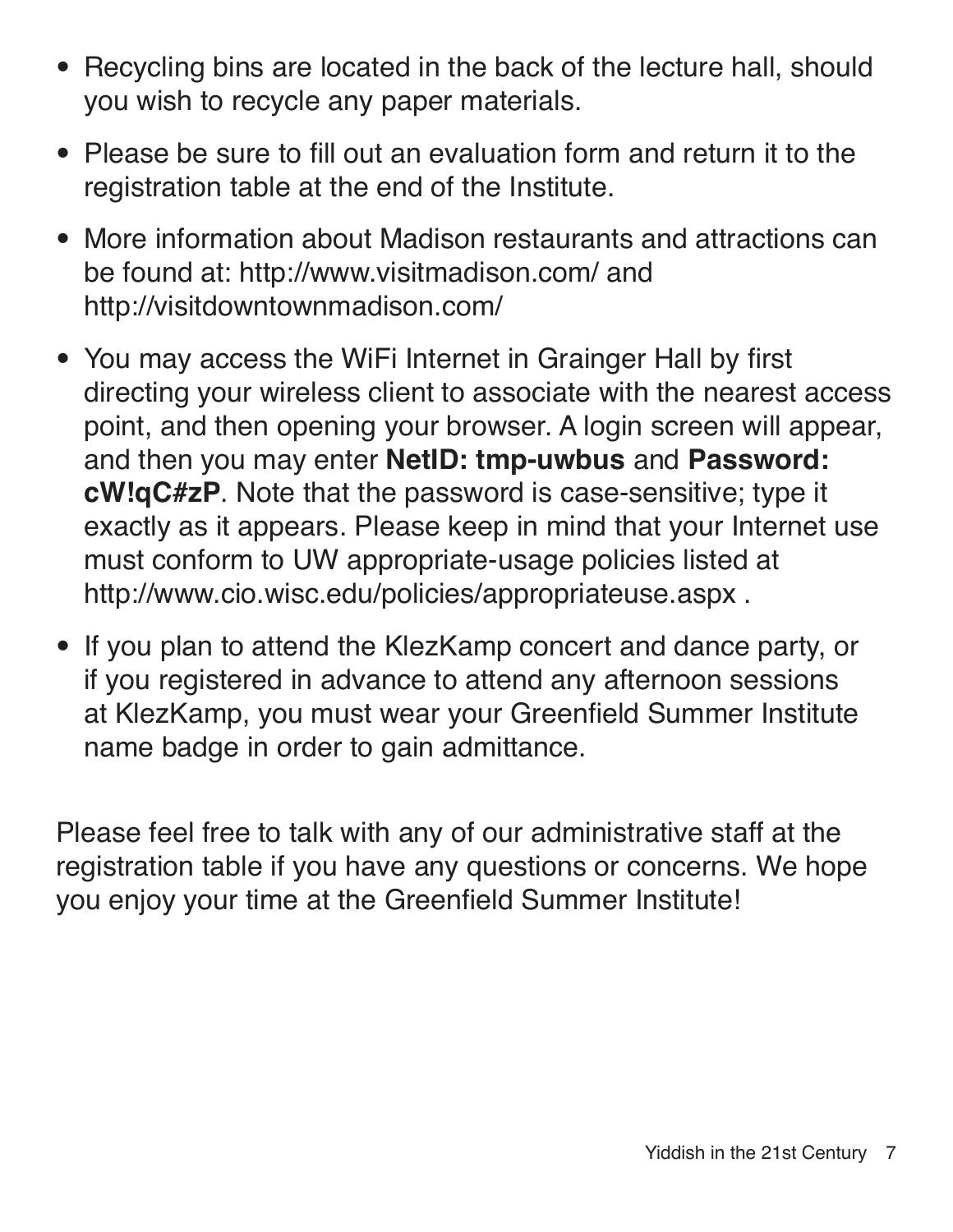### **Sunday, July 10 Welcome**

- **5:00 p.m.** Check in and pick up information packets Fluno Center (601 University Avenue)
- **6:00 p.m.** Opening Dinner, with welcome and opening remarks from Michael Bernard-Donals, director, Center for Jewish Studies Fluno Center

### **Monday, July 11 The Invention and Reinvention of Yiddish**

- **9:00 a.m.** "The Meaning of Yiddish, Past and Present" Jeffrey Shandler, Rutgers University
- **10:30 a.m.** Break
- **10:45 a.m.** "Today's Yiddish Literature, from Haredi to Godless" Zackary Sholem Berger, Publisher, Yiddish House LLC
- **Noon** Lunch on your own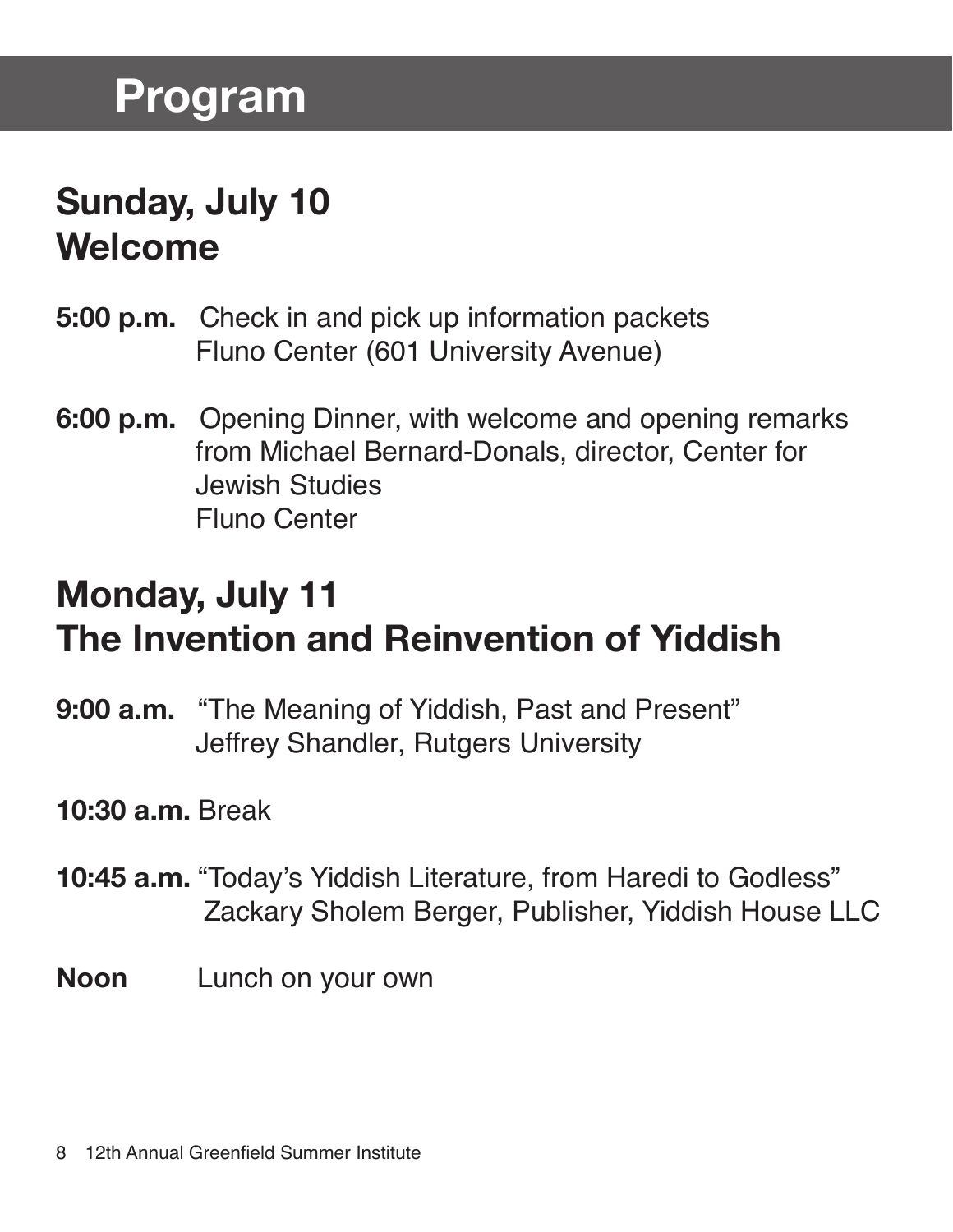- **1:30 p.m.** "Frozen Folk Songs: The Forgotten Yiddish Musical Renaissance, and what it Tells us about the Yiddish Musical Future" James Loeffler, University of Virginia
- **5:00 p.m.** Greenfield Summer Institute Annual Concert with Yid Vicious (Includes a light buffet dinner) Harrison Parlor, Lathrop Hall (1050 University Avenue)
- **8:00 p.m.** (Optional) KlezKamp Faculty Concert, followed by a dance party Hillel / The Barbara Hochberg Center for Jewish Student Life (611 Langdon Street)

### **Tuesday, July 12 Geographies of Yiddish**

- **9:00 a.m.** "The Capital of 'Yiddishland'?" Kalman Weiser, York University
- **10:30 a.m.** Break
- **10:45 a.m.** "*Di Goldene Pave* Redux? Yiddish in Israel Today" Yael Chaver, University of California, Berkeley
- **Noon** Lunch on your own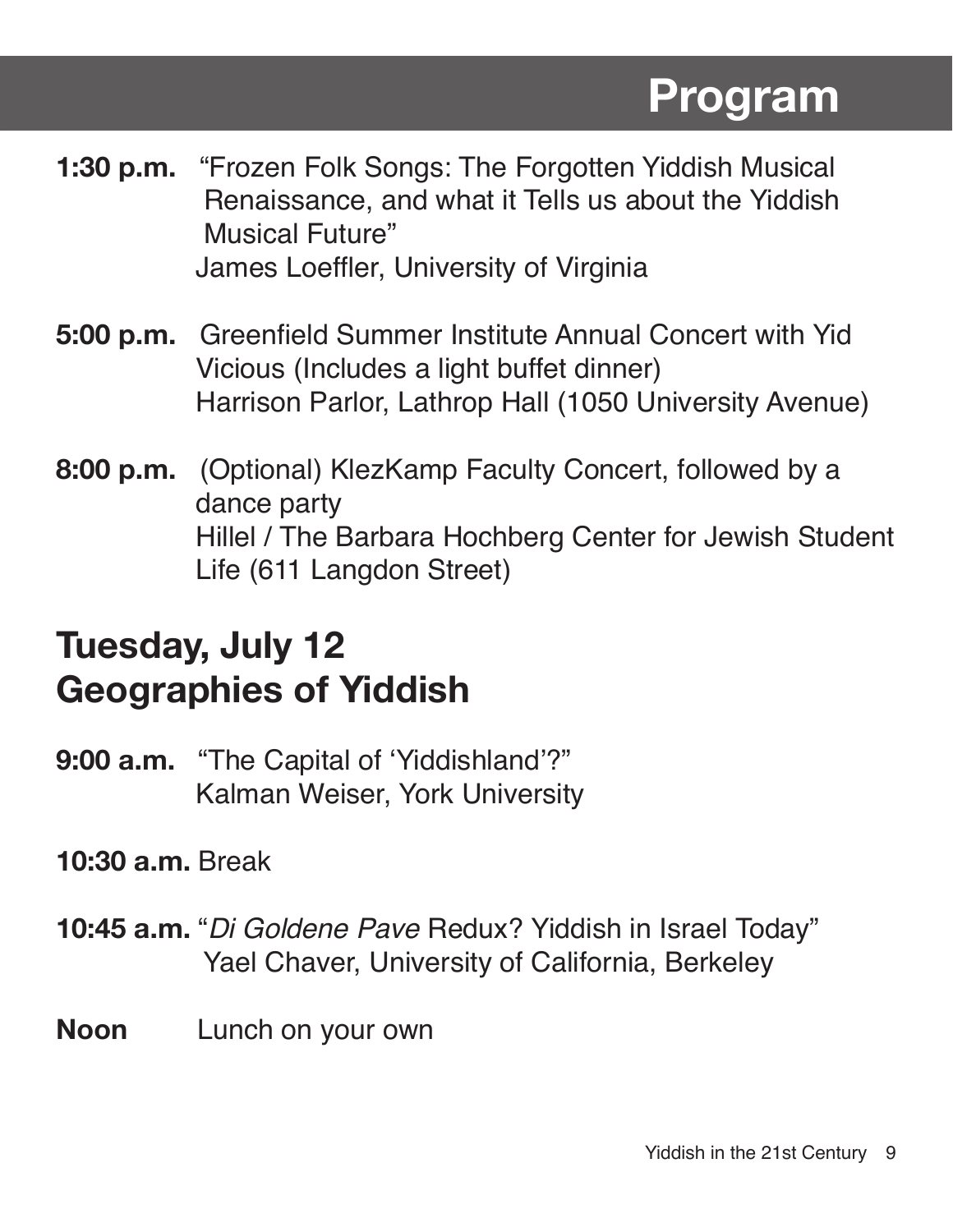- **1:30 p.m.** "The Lower East Side Meets Greenwich Village: Yiddish on the New York Intellectual Scene" Tony Michels, University of Wisconsin–Madison
- **8:00 p.m.** (Optional) KlezKamp Panel Discussion: "The Future of Yiddish Culture in the 21st Century," followed by a dance party Hillel (611 Langdon Street)

### **Wednesday, July 13 Speaking "Jewish"**

- **9:00 a.m.** "Issues in Cultural Continuity: Yiddish in the Hasidic World Today" Miriam Isaacs, University of Maryland
- **10:30 a.m.** Break
- **10:45 a.m.** "What is 'Jewish' Speech?" Neil Jacobs, Ohio State University
- **Noon** Lunch on your own
- **1:30 p.m.** "Yiddish and Language Maintenance in the United States" Mark Louden, University of Wisconsin–Madison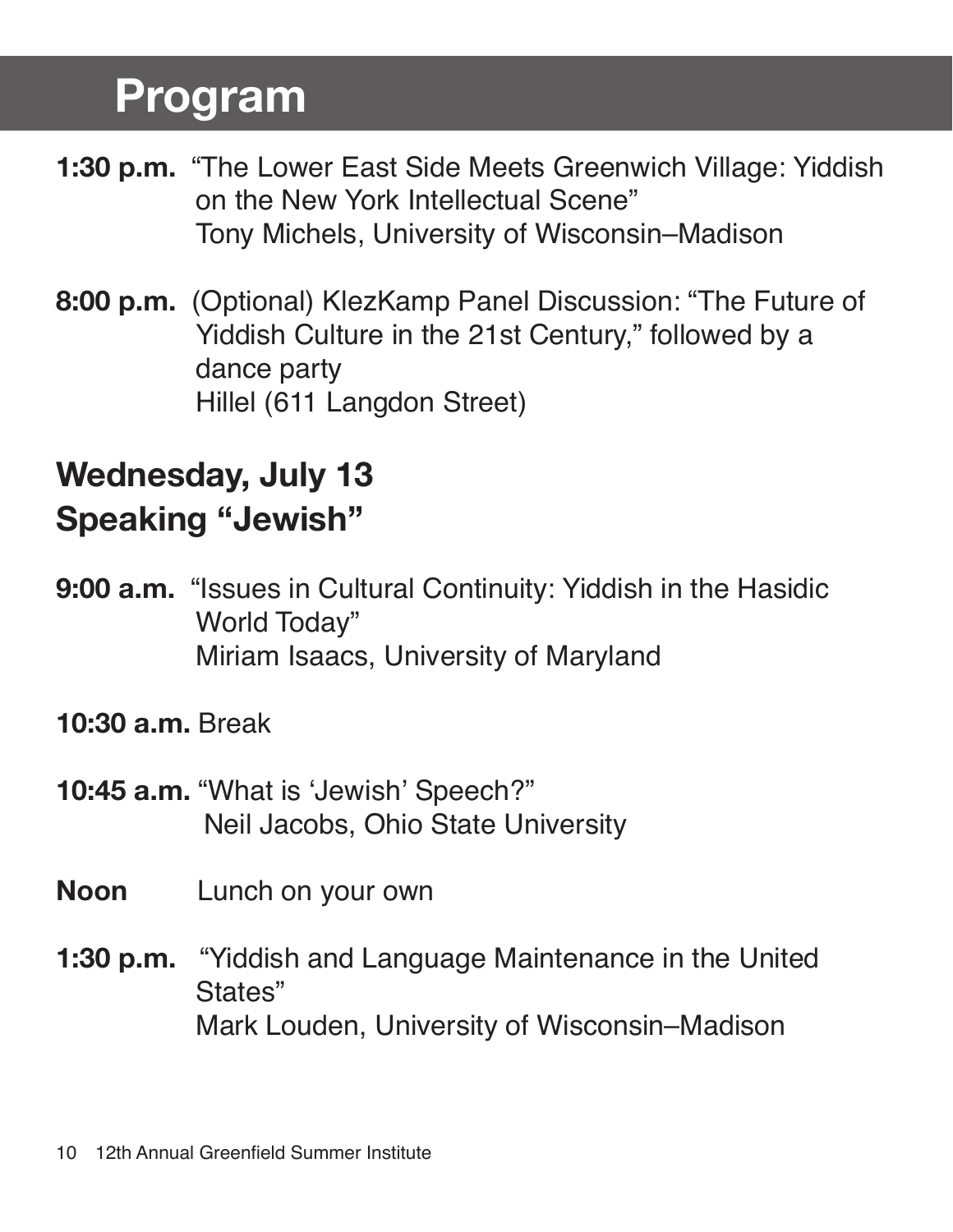- **7:00 p.m.** (Optional) KlezKamp Film: "Singing in the Dark" UW Cinematheque (821 University Ave.) Followed by a dance party at Hillel
- **7:00 p.m.** (Optional) Concert on the Square

#### **Thursday, July 14 From Past to Future**

- **9:00 a.m.** "Modern Yiddish Theatre, From the Nineteenth Century to the Twenty-first" Joel Berkowitz, University of Wisconsin–Milwaukee
- **10:30 a.m.** Break
- **10:45 a.m.** "Raising Kids in Yiddish: Personal Notes and Scholarly Perspectives" Kenneth Moss, Johns Hopkins University
- **Noon** Roundtable Discussion and Concluding Remarks "The future of Yiddish in the 20th Century" Tony Michels, Kenneth Moss, Miriam Isaacs
- **8:00 p.m.** (Optional) KlezKamp Closing Concert (featuring student performances), followed by a dance party Hillel (611 Langdon Street)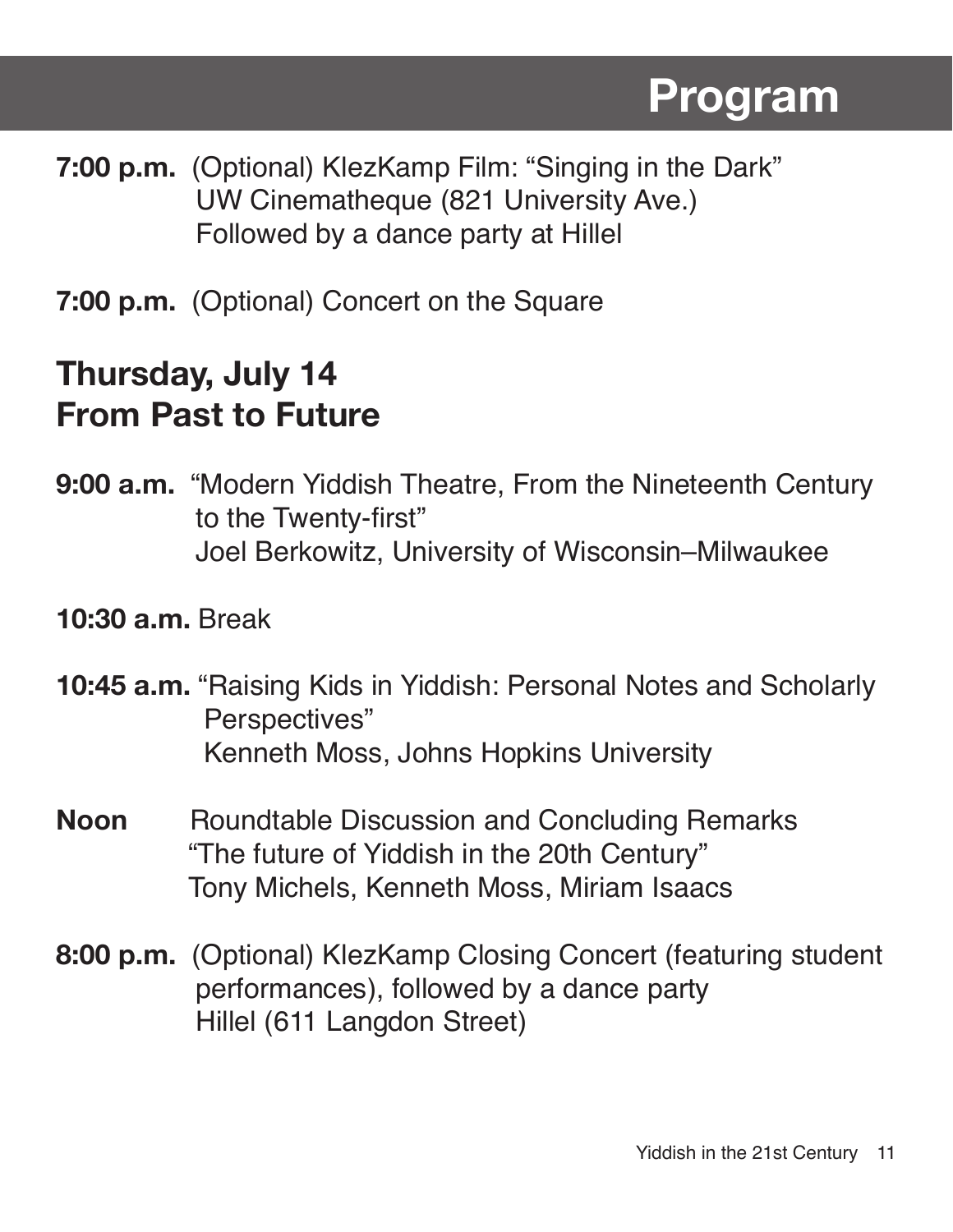#### **Jeffrey Shandler, Rutgers University "The Meaning of Yiddish, Past and Present" Monday, July 11, 9:00 a.m.**

Over the course of the past century, Yiddish has experienced drastic changes, both in how it is used and in the meaning people invest in the language. This lecture explores how Yiddish has weathered great upheavals and found new places in the lives of people around the world, especially in the wake of the Holocaust. During World War II, half of the world's Yiddish speakers were murdered and its centuries-old cultural center in Eastern Europe was destroyed. As a consequence, contemporary Yiddish culture is frequently assessed—even by some of its champions—according to the widespread notion that the language is moribund.

The trope of Yiddish being a dead or dying language not only has been reiterated in the wake of the Holocaust but has also, in fact, been voiced since the turn of the previous century. As enduring and widespread as the notion of its fatality is in the discourse on modern Yiddish, this is no more than a trope; it is not inevitable that the language be discussed in these terms. Assessing the state of Yiddish in the past century, especially since the Holocaust, calls for other, more discerning paradigms.

This lecture considers other ways to think about the meaning of Yiddish at the turn of the millennium by looking at how people today engage the language. Though the number of Yiddish speakers is a fraction of what it was before World War II, the language enjoys a wide array of devotees, who approach the language in various ways from an array of positions, in pursuit of diverse desires. These people include ultra-Orthodox Jews as well as ardently secular Jews, non-Ashkenazi Jews as well as non-Jews, and people who desire full fluency in Yiddish as well as those who seek to engage its "essence" irrespective of knowing the language. These devotees are drawn to Yiddish as a hallmark of religious piety and tradition as well as a language of the modern, the secular, the radical, and the alternative. From this array of engagements, new possibilities for Yiddish are emerging, energizing Jewish culture in unprecedented ways, and they point the way to a new understanding of the meaning of Yiddish today.

**Jeffrey Shandler** is Professor of Jewish Studies at Rutgers University. He received a PhD in Yiddish Studies from Columbia University. Shandler's books include *Jews, God, and Videotape: Religion and Media in America* (2009), *Adventures in Yiddishland: Postvernacular Language and Culture* (2005), and *While America Watches: Televising*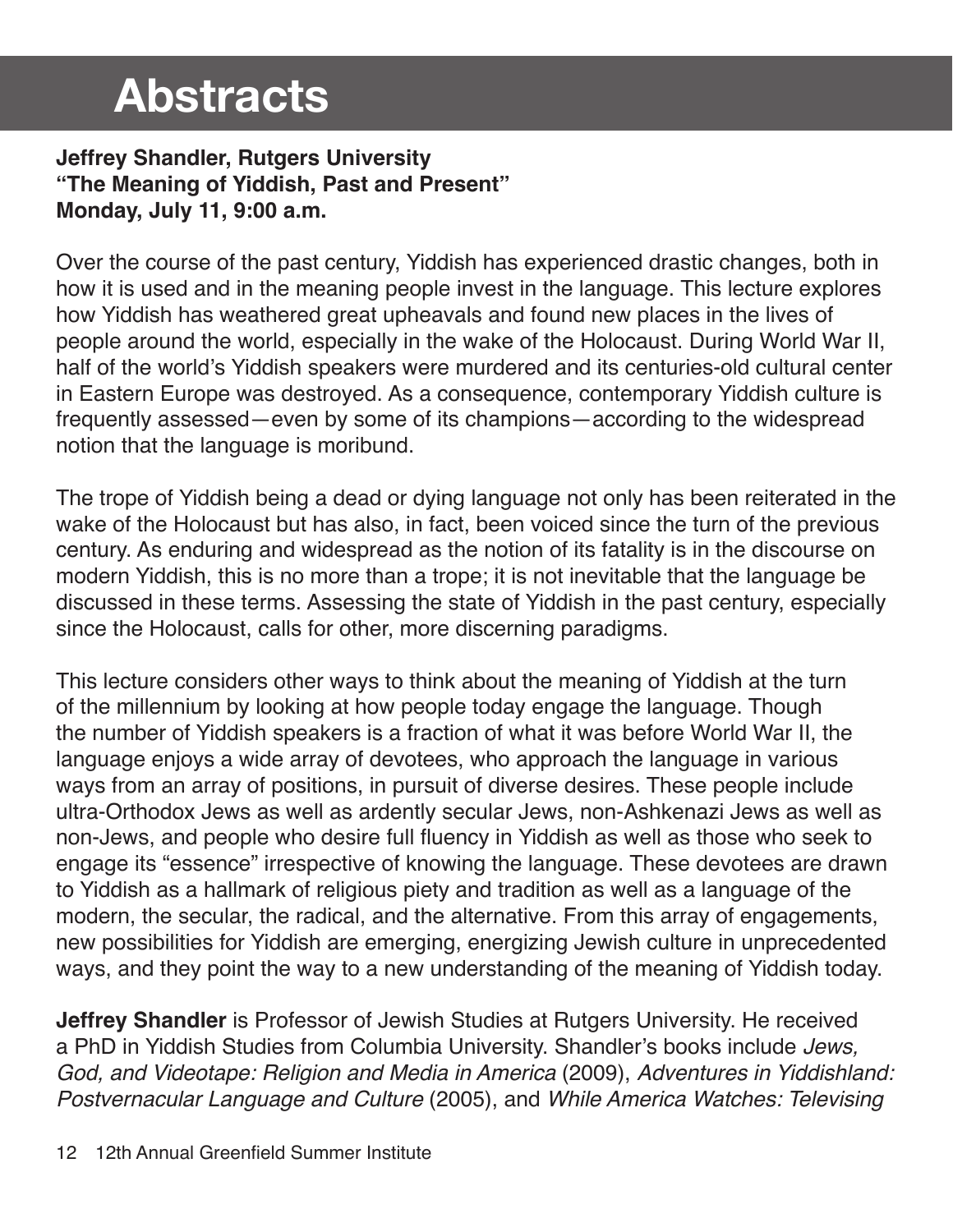*the Holocaust* (1999). Among other books, he is also the editor of *Awakening Lives: Autobiographies of Jewish Youth in Poland before the Holocaust* (2002), co-author/coeditor of *Entertaining America: Jews, Movies, and Broadcasting* (2003), and translator of *Emil and Karl*, a Holocaust novel for young readers by Yankev Glatshteyn (2006). Currently Shandler is writing an intellectual history of the shtetl and co-editing a volume of essays on how Anne Frank's life and work are revisited in literature, films, broadcasts, theater pieces, musical compositions, visual art, memorials, educational programs, and other cultural works.

#### **Additional Reading**

- Fader, Ayala. *Mitzvah Girls: Bringing up the Next Generation of Hasidic Jews in Brooklyn*. Princeton: Princeton University Press, 2009.
- Harshav, Benjamin. *The Meaning of Yiddish*. Berkeley: University of California Press, 1990.
- Norich, Anita. *Discovering Exile: Yiddish and Jewish American Culture During the Holocaust*. Palo Alto, CA: Stanford University Press, 2007.
- Shandler, Jeffrey. *Adventures in Yiddishland: Postvernacular Language and Culture.* Berkeley: University of California Press, 2005.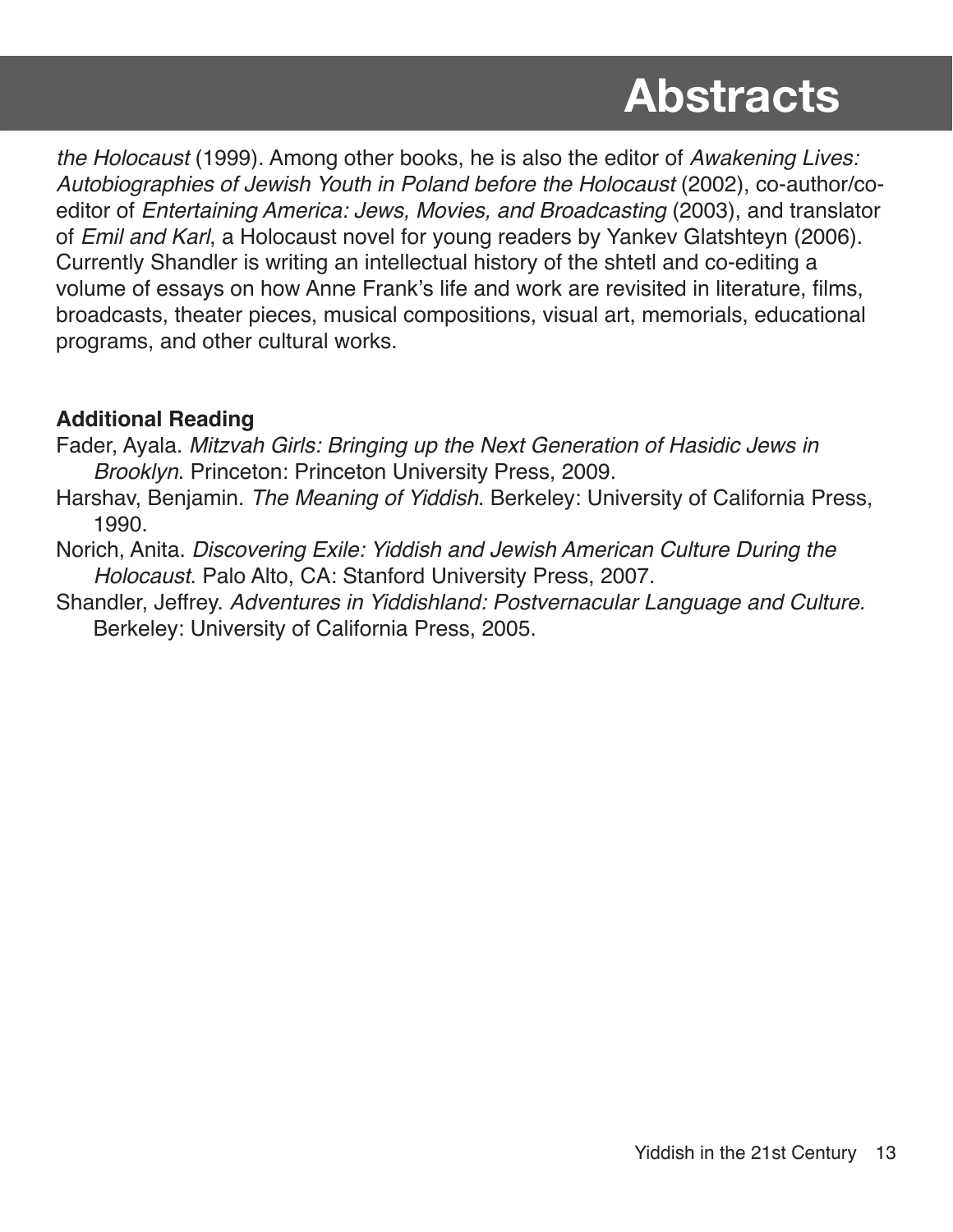#### **Zackary Sholem Berger, Publisher, Yiddish House LLC "Today's Yiddish Literature, from Haredi to Godless" Monday, July 11, 10:45 a.m.**

People write in Yiddish today. Some of it is worth reading—but what, and why? Do we read Yiddish literature to learn about Yiddish-speaking Jews, Jews in general, or human beings? Is there anyone writing in Yiddish today who will be represented in the classic anthologies of the future? In short: if you never read what's being written in Yiddish today (even in translation), would you be the worse for it?

**Zackary Sholem Berger** is a poet and translator in Yiddish and English. A contributor to publications as various as *Forverts*, *Tablet*, *New York Magazine*, and the *Archives of Internal Medicine*, he is perhaps best known in the micro-world of Yiddish as the translator of Dr. Seuss's *Cat in the Hat* into *mame-loshn*. His first book of poetry (1/3 Yiddish, 1/3 English, and 2/3 eye-catching graphic design), called *Not in the Same Breath/Zog Khotsh Lehavdl*, has met with critical acclaim and surprising sales. Catch up with Zack (or Sholem) at zackarysholemberger.com.

#### **Additional Reading**

katlekanye.blogspot.com More about Katle Kanye: http://www.forward.com/articles/137578/ http://yiddish.forward.com/taxonomy/term/99 (literary critic Mikhail Krutikov in the *Forverts*) Any of the novels of Boris Sandler http://yiddishpoetry.commons.gc.cuny.edu/ (translations of the poetry of Rivke Basman Ben-Haim) http://www.ditzeitung.com/ Yiddish Poems by Boris Karloff: http://www.zeek.net/804karloff/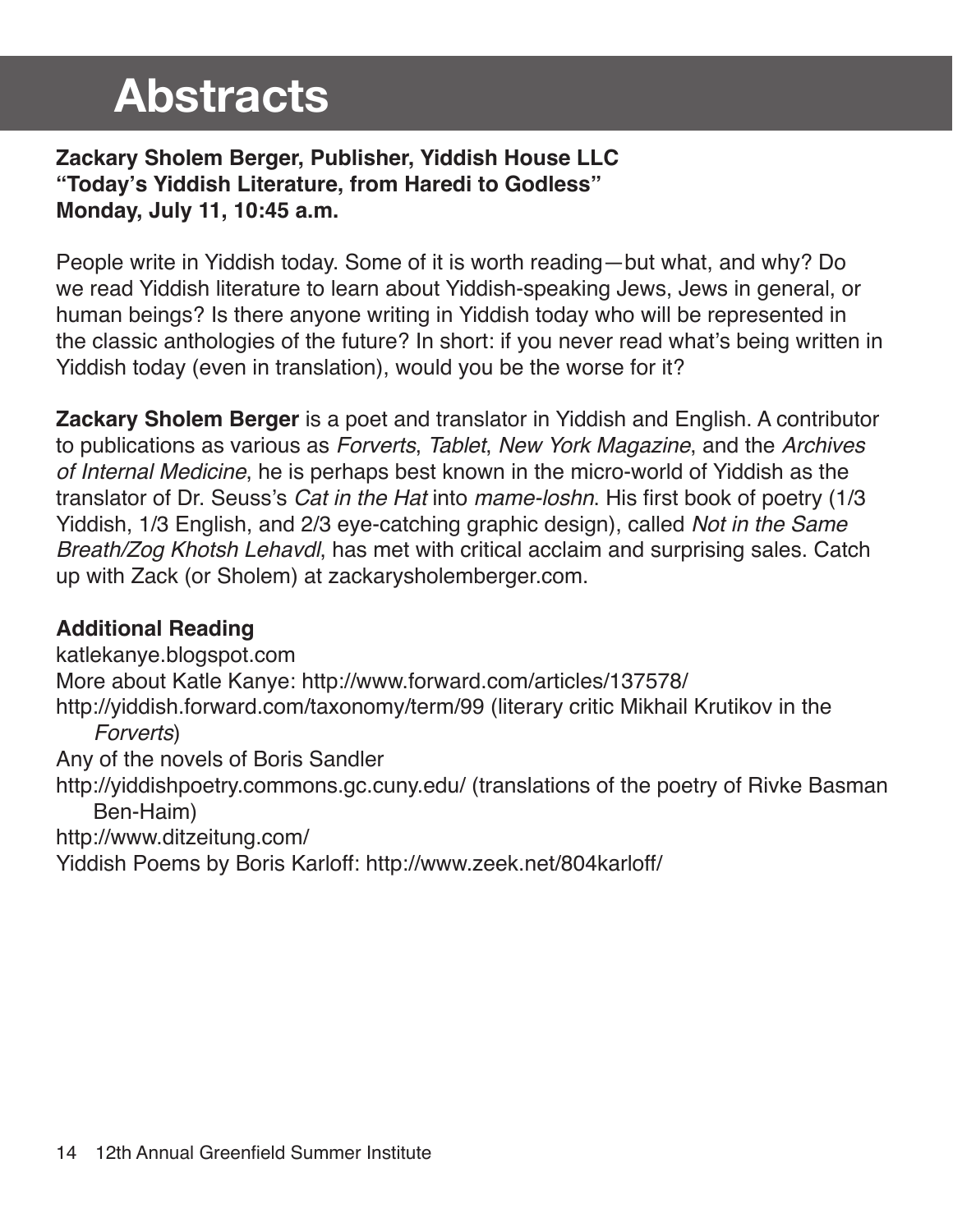**James Loeffler, University of Virginia "Frozen Folk Songs: The Forgotten Yiddish Musical Renaissance, and what it Tells us about the Yiddish Musical Future" Monday, July 11, 1:30 p.m.**

One hundred years ago, a group of young Jewish musicians in Tsarist Russia set out to launch an artistic renaissance in the world of Yiddish music. Trained in Russia's great conservatories as composers, they turned themselves into folklorists to recover the vanishing sounds of the shtetl. Their goal was to build a new modern Jewish classical music out of klezmer melodies, Yiddish folk songs, and other Yiddish folk traditions. In this talk, Prof. Loeffler will retell the history of this forgotten artistic movement based on his new book, *The Most Musical Nation: Jews and Culture in the Late Russian Empire*. He'll share music examples from this earlier Yiddish musical renaissance and discuss its implications for understanding the future of Yiddish music in the 21st century.

**James Loeffler** is Assistant Professor of History and Jewish Studies at the University of Virginia. A graduate of Harvard and Columbia universities, he has researched and lectured about Jewish music and history in Russia, Israel, and across the United States. Dr. Loeffler's book, *The Most Musical Nation: Jews and Culture in the Late Russian Empire* (Yale U. Press, 2010), won the Foundation for Jewish Culture's 2009 Musher Prize for Best First Book in Jewish Studies. He serves as Research Director to Pro Musica Hebraica, a new organization devoted to the promotion of Jewish classical music in partnership with the Kennedy Center for the Performing Arts.

#### **Additional Reading**

- Babel, Isaac. "The Awakening," available in *The Complete Works of Isaac Babel*, ed. Nathalie Babel (New York, 2002), and elsewhere.
- Loeffler, James. "Concert music" and "Society for Jewish Folk Music," in *YIVO Encyclopedia*—online at www.yivoencyclopedia.com.
- "Joel Engel, Pioneer of Jewish Music," in Lucy Davidowicz, *The Golden Tradition: Jewish Life and Thought in Eastern Europe*, various editions and paginations.
- Zemtsovsky, Izaly. "The Musical Strands of An-sky's Texts and Contexts," in Gabriella Safran and Steven Zipperstein, *Worlds of S. Ansky* (Palo Alto, CA: Stanford University Press, 2006).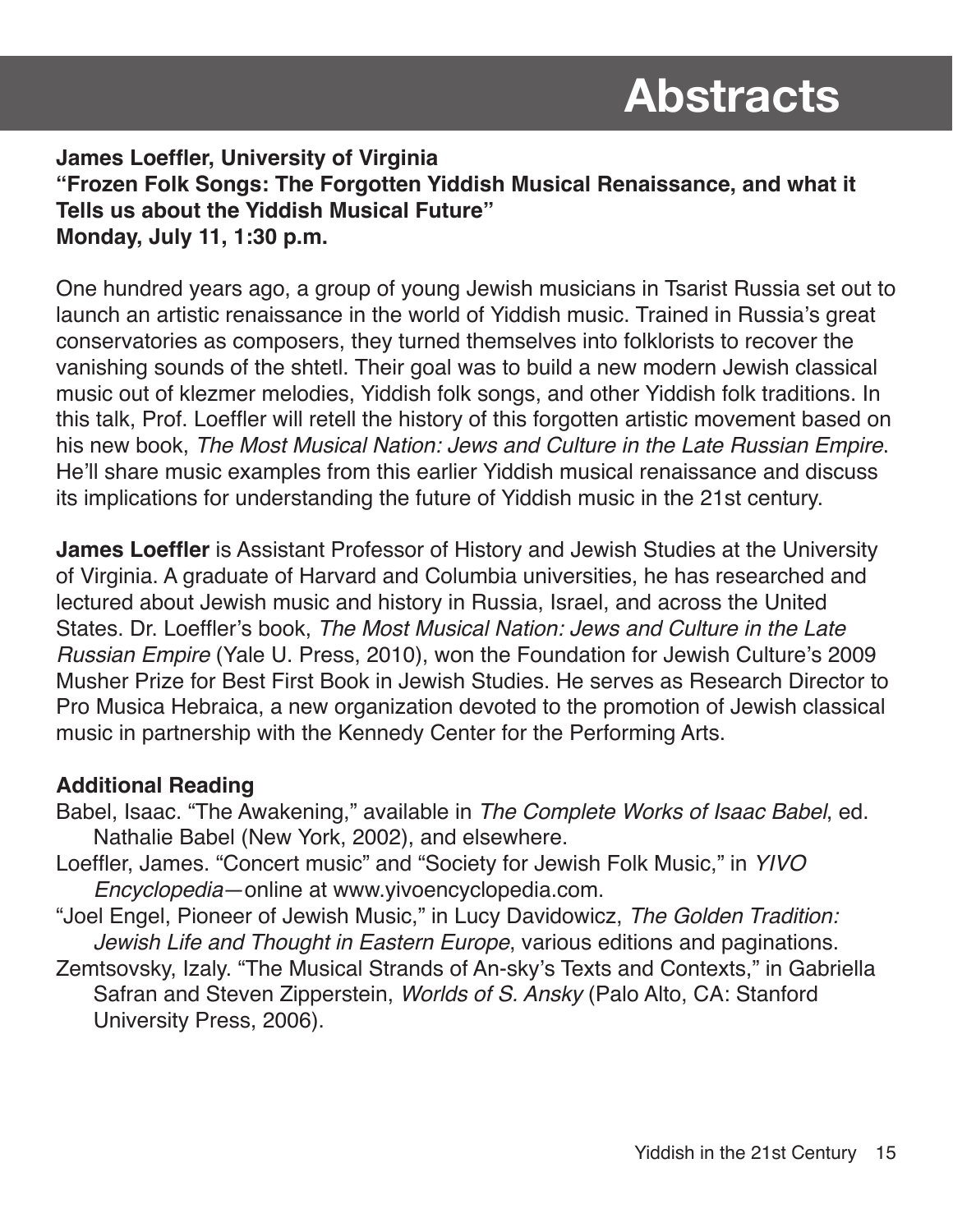**Kalman Weiser, York University "The Capital of 'Yiddishland'?" Tuesday, July 12, 9:00 a.m.**

Litvaks, Galitsianer, Poylishe, Rusishe, Rumenishe: Each "tribe" of Yiddish-speaking Jews had its own reputation reflected in Yiddish folklore and sayings, culinary habits, and, increasingly by the twentieth century, literature, movies, popular music, and even academic research. For the champions of Yiddish culture in Poland in the 1920s and 1930s, the Yiddish language was an all-encompassing, global cultural system—one centered in Eastern Europe but possessing America as its largest "colony." But where lay the capital of "Yiddishland?" For many, the title of "most Yiddish city" belonged to the relatively small and contested multiethnic city of Vilna, the capital of Litvak culture and home to the "best" Yiddish. For others, the much larger and more boisterous "Polish" Warsaw—the metropolis of the European Yiddish press and theatre—was the more fitting locale to be crowned the capital of Yiddish culture. Still others claimed this title for New York City, then home to the world's largest Jewish community and a crossroads for Jews of all "tribes." What lies behind these stereotypes, and what can we learn from them about modern and contemporary Yiddish cultures?

A native of New York City, **Kalman Weiser** is the Silber Professor of Modern Jewish Studies at York University in Toronto. His is the co-editor of *Czernowitz at 100: the First Yiddish Language Conference in Historical Perspective* (2010) and the author of *Jewish People, Yiddish Nation: Noah Prylucki and the Folkists in Poland* (2011).

#### **Additional Reading**

Katz, Dovid. Words on Fire: The Unfinished Story of Yiddish. New York: Basic Books, 2004.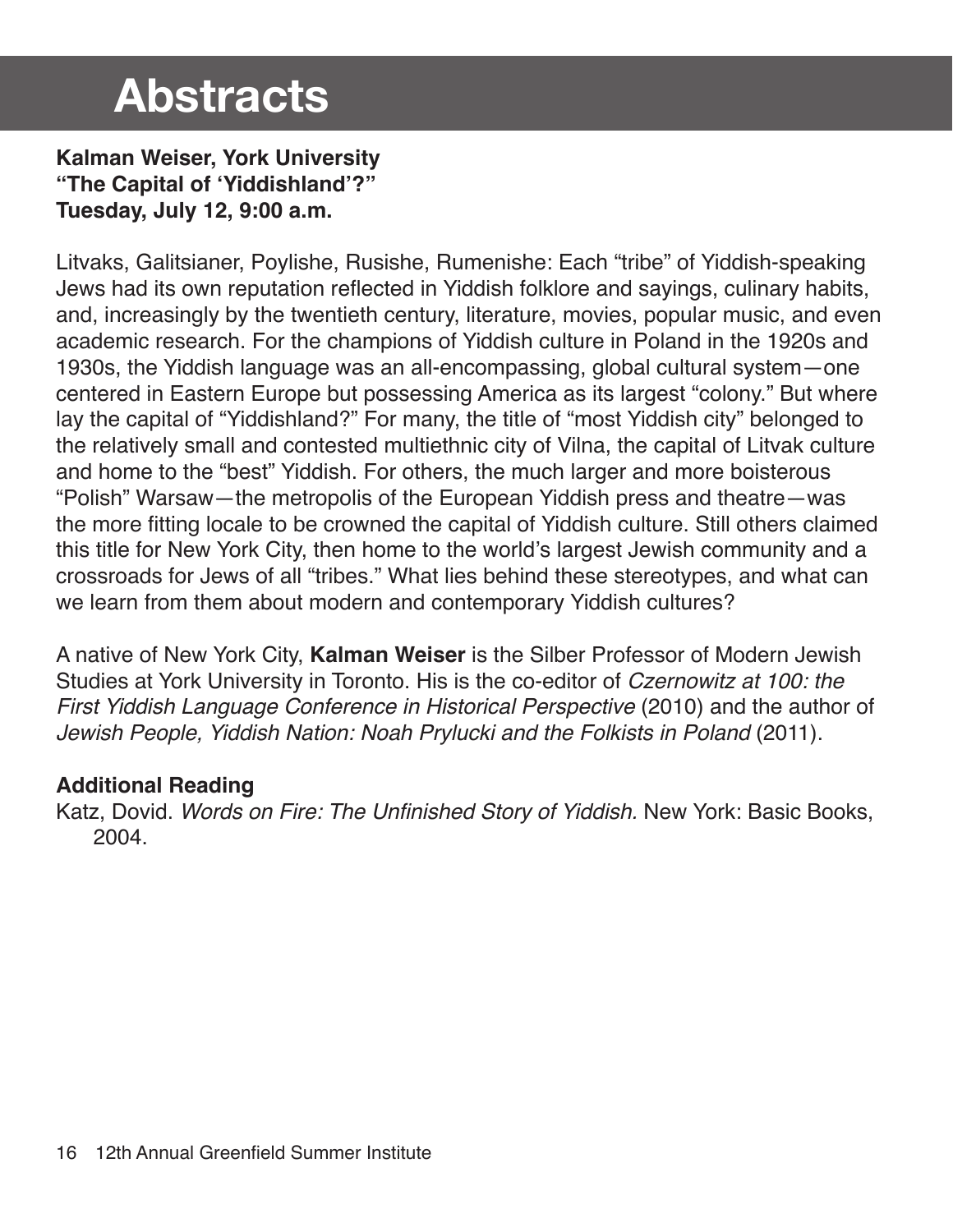#### **Yael Chaver, University of California, Berkeley "***Di Goldene Pave* **Redux? Yiddish in Israel Today" Tuesday, July 12, 10:45 a.m.**



Yiddish is becoming trendy among some young Jews in Israel and elsewhere these days. This is a radical departure from the official and popular view of Yiddish culture during most of the twentieth century, especially in Israel before and following statehood. Zionism considered Yiddish the most noticeable emblem of Diaspora and its ills, and the gradual dominance of Hebrew was seen as a victory over diasporic culture and life. The catastrophe of the Second World War extinguished secular Yiddish life and culture in Europe, and Yiddish became the daily language mainly of ultra-orthodox Jewish communities. Does its current popularity signify the beginning of a real revival among secular Jews?

**Yael Chaver** has been an educator and writer in Israel and Berkeley. She earned her Ph.D. in Yiddish at UC Berkeley, where she currently teaches Yiddish language and literature, and is the author of *What Must Be Forgotten: The Survival of Yiddish in Zionist Palestine* (Syracuse, 2004). She works at the intersection of modern Yiddish and Hebrew cultures and literatures, with a particular interest in the Zionist Hebrew and Yiddish culture of pre-statehood Israel and in interwar European Yiddish poetry.

#### **Additional Reading**

- Alter, Robert. *The Invention of Hebrew Prose: Modern Fiction and the Language Revolution*. Seattle: University of Washington Press, 1988.
- Chaver, Yael. *What Must be Forgotten: The Survival of Yiddish in Zionist Palestine*. Syracuse, NY: Syracuse University Press, 2004.
- Even-Zohar, Itamar. "The Emergence of a Native Hebrew Culture in Palestine, 1882– 1948" in *Studies in Zionism* 4, 1980.
- Even-Zohar, Itamar. "Aspects of the Hebrew-Yiddish Polysystem" in *Poetics Today*, 11/1, 1990.
- Harshav, Benjamin. *Language in Time of Revolution*. Stanford, CA: Stanford University Press, 1993.
- Seidman, Naomi. *A Marriage Made in Heaven? The Sexual Politics of Hebrew and Yiddish*. Berkeley, CA: University of California Press, 1997.
- Zuckermann, Ghil'ad. "A New Vision for "Israeli Hebrew": Theoretical and Practical Implications of Analysing Israel's Main Language as a Semi-Engineered Semito-European Hybrid Language" in *Journal of Modern Jewish Studies* 5/1, 2006.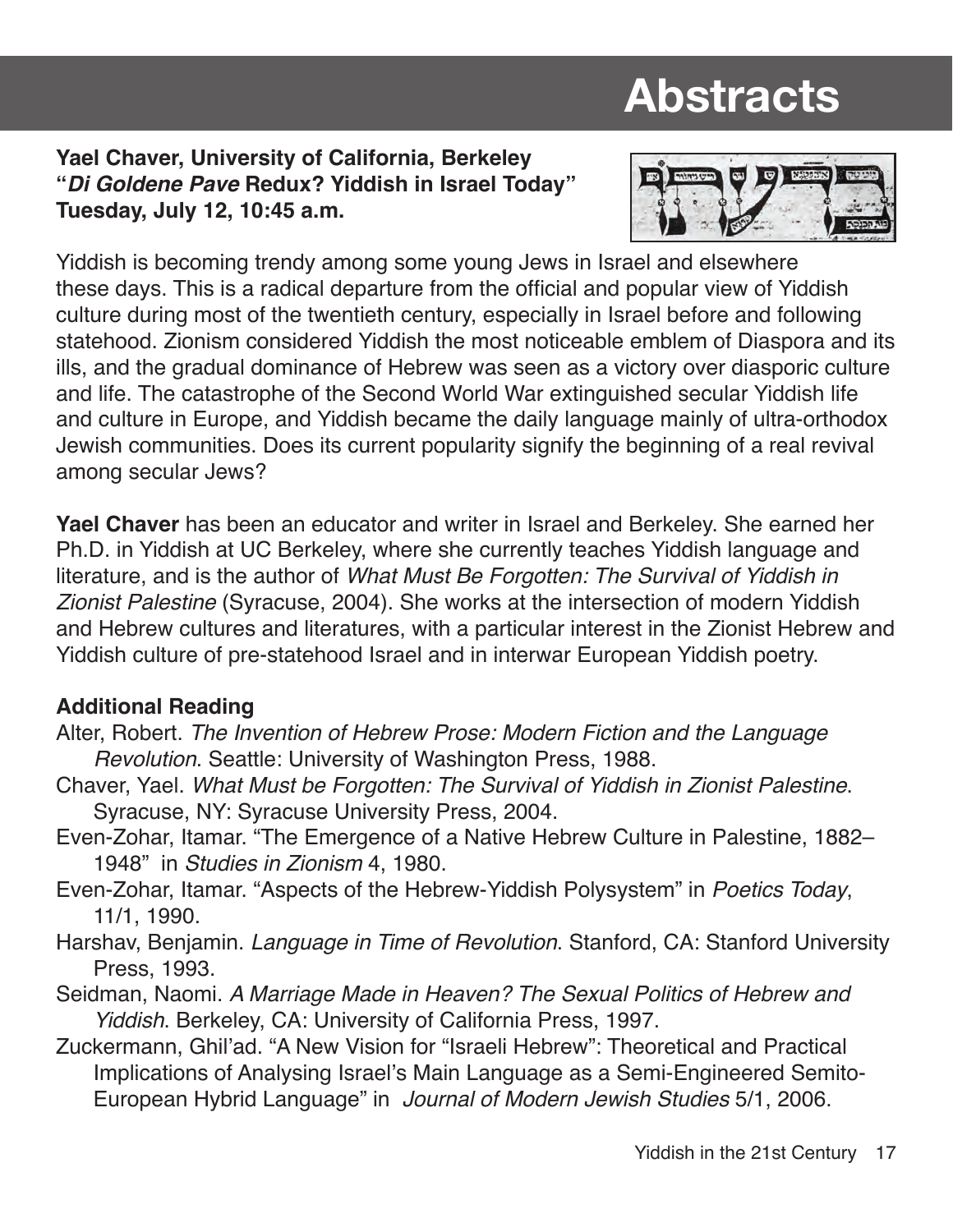#### **Tony Michels, University of Wisconsin–Madison "The Lower East Side Meets Greenwich Village: Yiddish on the New York Intellectual Scene" Tuesday, July 12, 1:30 p.m.**

Around the turn of the twentieth century, two distinct intellectual communities formed in nearby neighborhoods in lower Manhattan. On the Lower East Side, Russianborn Jewish intellectuals, utilizing the Yiddish language, emerged as leaders of the immigrant Jewish working class. In Greenwich Village, American-born bohemians from respectable, affluent backgrounds created a radical subculture and discovered the Lower East Side Jews along the way. Interactions between members of both communities gave rise to a new, cosmopolitan intellectual scene in New York City in which Yiddish culture found a place.

**Tony Michels** is the George L. Mosse Associate Professor of American Jewish History and author of *A Fire in their Hearts: Yiddish Socialists in New York* (2005). He is currently writing a book on the history of Jewish Communists and anti-Communists in the United States.

#### **Additional Reading**

Stansell, Christine. *American Moderns: Bohemian New York and the Creation of a New Century*. Princeton, NJ: Princeton University Press, 2009.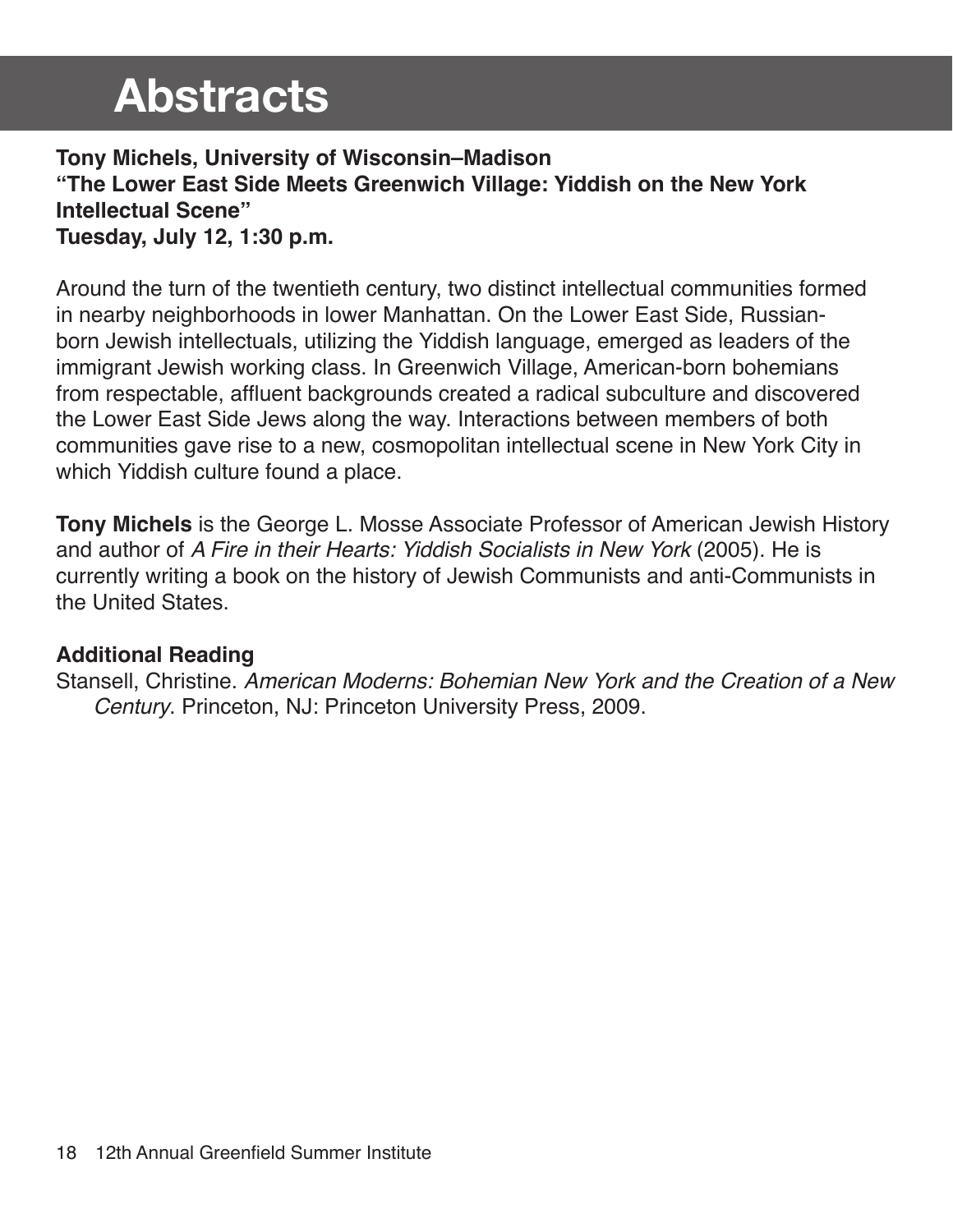#### **Miriam Isaacs, University of Maryland "Issues in Cultural Continuity: Yiddish in the Hasidic World Today" Wednesday, July 13, 9:00 a.m.**

While in most segments of Ashkenazi society Yiddish has all but disappeared as a daily language, this is not the case for many Hasidic sects. Hasidim have created and maintained an exclusionary lifestyle using language as a means for preserving cultural continuity and filtering out unwanted outside influences. This presentation will explore their educational system, which supports continued use of Yiddish as a spoken and written language. There will be examples of storytelling, publications, children's books, and other materials to illustrate the evolving role of Yiddish in Hasidic communities in America, Israel, and Europe. The issue of cultural authenticity will be discussed, for while Hasidim view their lifestyles as in direct continuity, we will compare and contrast their lifestyle—and the role of Yiddish—with the world of Isaacs's shtetl grandparents.

**Miriam Isaacs** is a linguist and a Yiddishist who has long been active in KlezKamp and many other venues that promote cultural continuity. Born in a German DP camp to a Yiddish-speaking family and raised in multi-ethnic Montreal and Brooklyn, she grew up speaking Yiddish along with several other languages. Dr. Isaacs has just retired after 16 years of teaching at the University of Maryland, College Park. She has lectured and taught internationally and has published on various aspects of Yiddish culture among Hasidim in Israel, Europe, and America, as well as on issues of language loyalty in the postwar Displaced Persons Camps in English and Yiddish. She is presently working on two books, one a memoir of her father's wartime experiences, and another on themes of the supernatural in Jewish culture.

#### **Additional Reading**

- Belcove-Shalin, Janet. *New World Hasidim: Ethnographic Studies of Hasidic Jews in America*. Albany, NY: SUNY Press, 1995.
- Mintz, Jerome R. *Hasidic People: A Place in the New World*. Cambridge, MA: Harvard Press, 1992.
- Eisenberg, Robert. *Boychiks in the Hood: Travels in the Hasidic Underground*. New York: Harper Collins, 1996.
- Kranzler, George. *Hasidic Williamsburg: A Contemporary American Hasidic Community*. Northvale, NJ: Jason Aronson, 1995.
- *The Hasidic Community of Williamsburg: A Study in the Sociology of Religion*. New York: Schocken, 1962.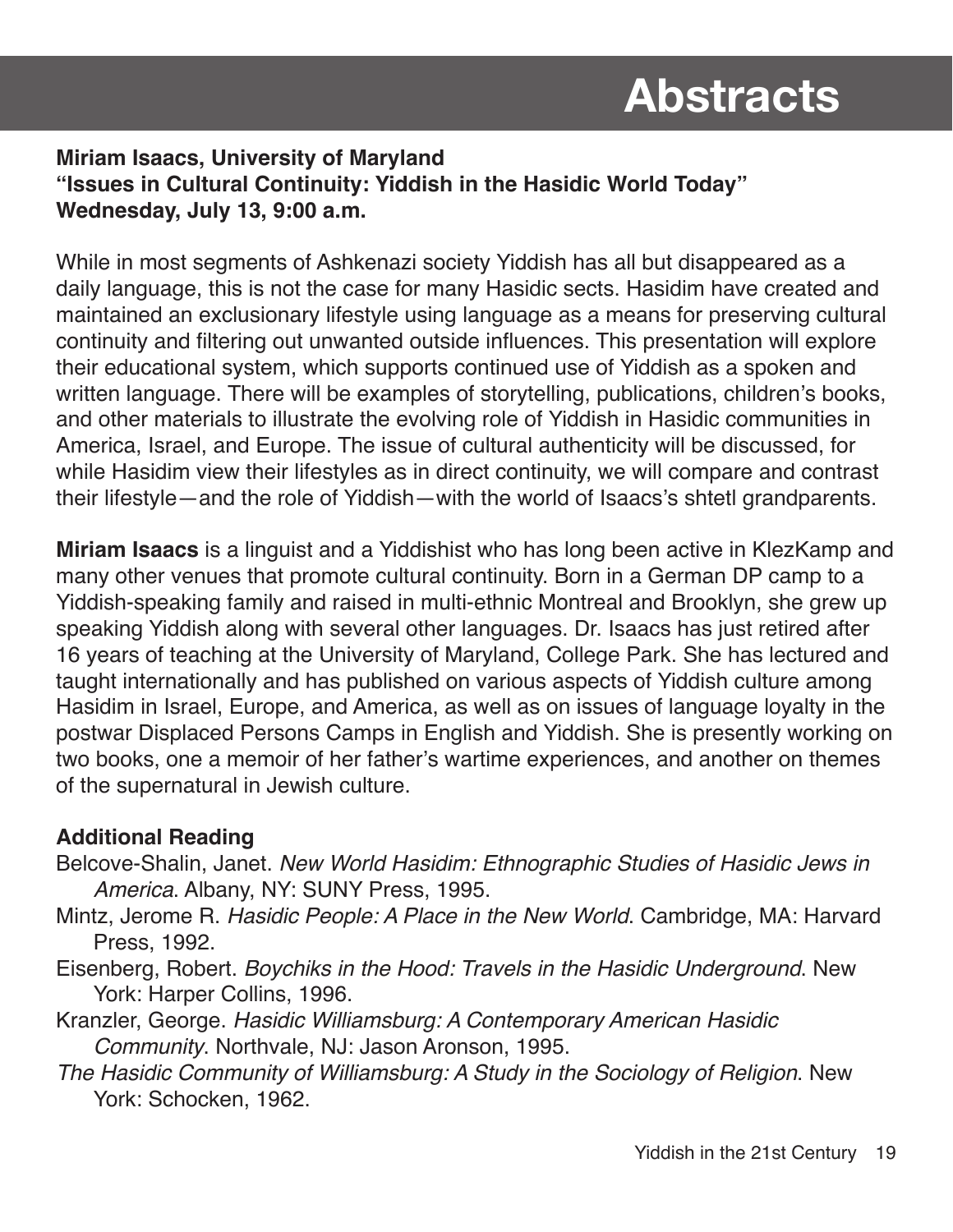**Neil Jacobs, Ohio State University "What is 'Jewish' Speech?" Wednesday, July 13, 10:45 a.m.**

This talk focuses on various aspects of what it means to "speak like a Jew." In the popular imagination "Jewish speech" all too often has been reduced to a few stereotypical features—both by Jews and by non-Jews. Most frequently, these were supposed "Yiddish" features—such as particular sounds, words, expletives and expressions, intonation, and word order (an example you want?). Lots of people have had a serious stake in Jewish speech—in producing it, performing it, avoiding it like the plague, exalting it, or demonizing it. To take one example, stereotyped Jewish speech was often portrayed as coming up short of the target language—English, German, Polish, etc. Jews just needed to try harder to overcome their unfortunate linguistic hindrance—Yiddish. To this end, one Jewish public elementary school teacher in New York City in the 1920s would force his Jewish pupils who happened to have traces of Yiddish intonation in their English to stand up and read Ivanhoe aloud (and through their tears) in class until they rid themselves of this "flaw."

But "speaking like Jew" is a complex and interesting topic—especially if we come equipped with a set of tools to do the job. The present lecture examines how linguists approach the topic of "Jewish speech"—what kinds of things do they look at, and why? We will look at the changing role(s) of Yiddish in Jewish speech, and describe discourse models and conversational styles employed in Jewish speech. We will also look at the role of overt and covert signals used in Jewish speech. In pursuit of our topic, we will listen to and discuss samples of Jewish cabaret/revue/entertainment songs and monologues, as these shed clear light on elements of continuity and change in what it means to "speak like a Jew."

**Neil Jacobs** is Professor in the Yiddish and Ashkenazic Studies Program of the Department of Germanic Languages and Literatures at The Ohio State University. He has published widely in the area of Yiddish linguistics, including the book*Yiddish: A Linguistic Introduction* (Cambridge, 2005). Other areas of research and teaching include Jewish geography, post-Yiddish Jewish ethnolects, and Jewish cabaret. He has also taught a course on Papiamentu language and culture and conducted research on Sephardic Jewish Papiamentu of Curaçao. His current research focus is a book project on Ashkenazic Jewish cabaret.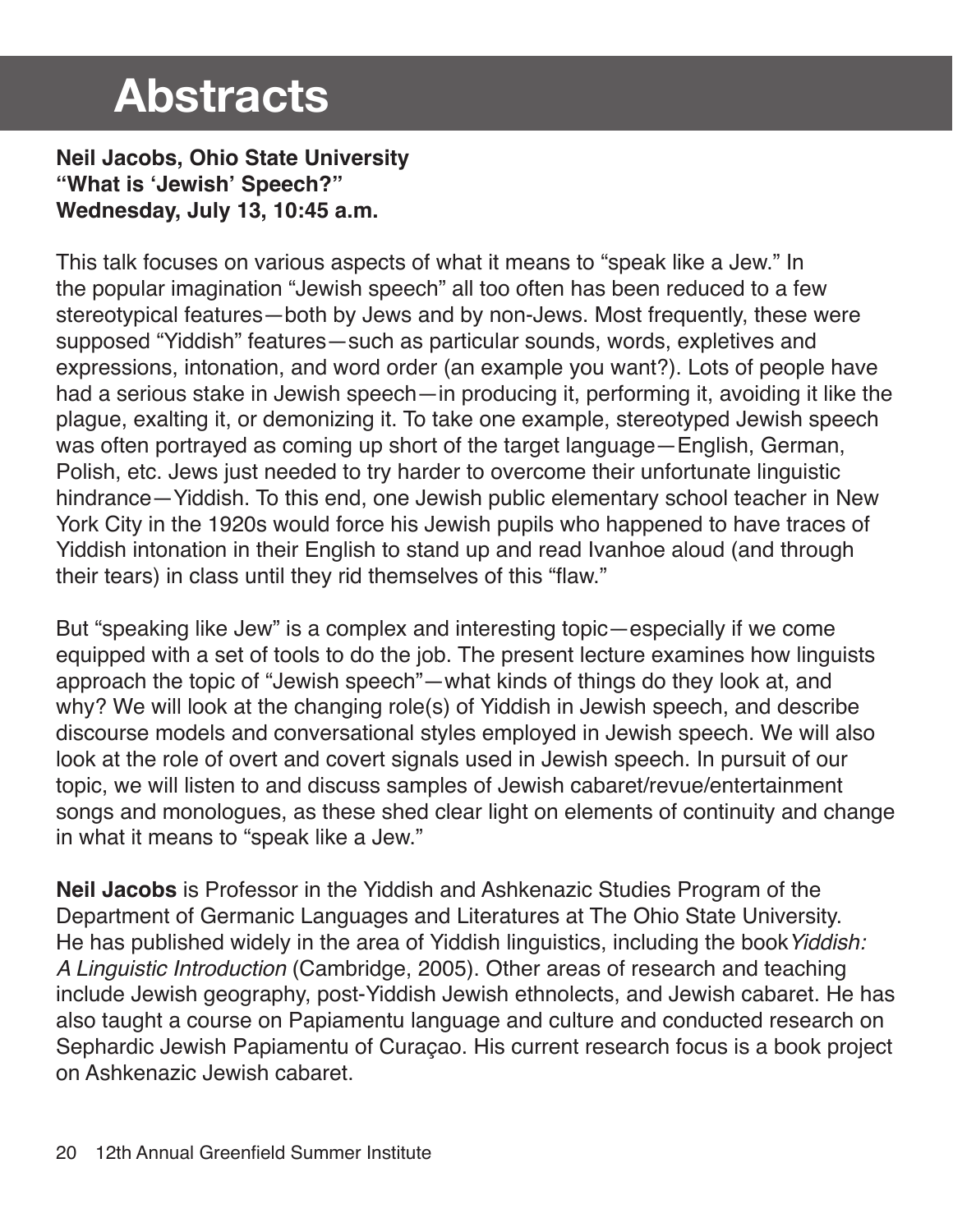#### **Mark Louden, University of Wisconsin–Madison "Yiddish and Language Maintenance in the United States" Wednesday, July 13, 1:30 p.m.**

This presentation will explore how speakers of Yiddish have either maintained or moved away from active use of their heritage language against the backdrop of other non-English languages spoken in the United States. We will pay special attention to differences between those communities, such as the Hasidim, who typically maintain active use of Yiddish, versus other Jewish groups where that is less prevalent. We will also compare Hasidim with conservative Christian communities in North America, including the Amish and the Hutterites, who also maintain German-derived languages long after emigration from Europe has ceased. Finally, we will consider the importance of explicit efforts (such as language classes) to maintain Yiddish and other non-English languages in the United States.

**Mark Louden** completed his AB, MA, and PhD at Cornell University. A linguist by training, his research and teaching interests center on Germanic languages, especially Pennsylvania Dutch and Yiddish. From 1988 to 2000 he taught at the University of Texas at Austin. Since 2000 he has been on the UW–Madison faculty, with affiliations in the Department of German, the Mosse/Weinstein Center for Jewish Studies, and the Max Kade Institute for German-American Studies, which he directed from 2002–06. A particular focus of his research is the history of Yiddish in the United States.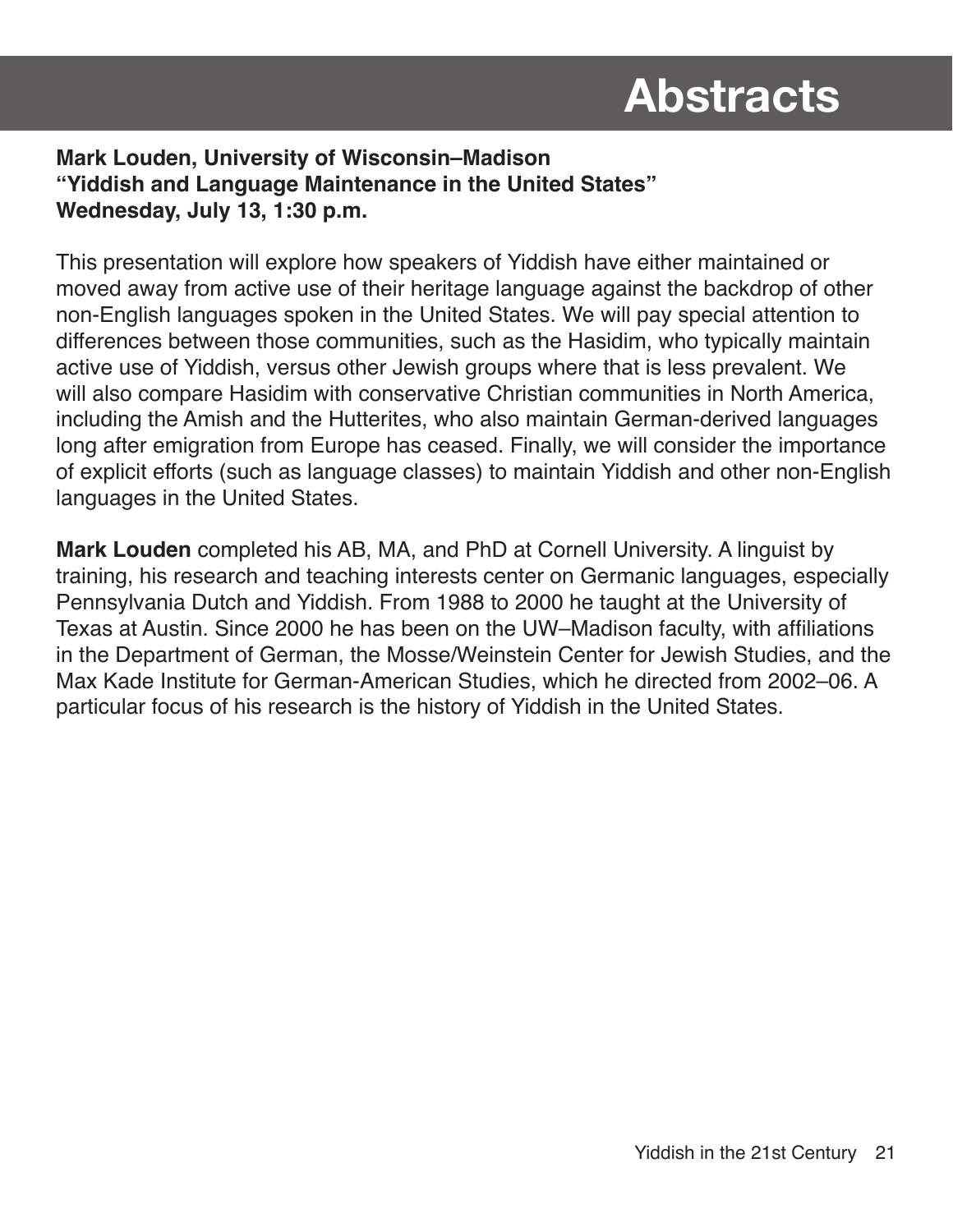#### **Joel Berkowitz, University of Wisconsin–Milwaukee "Modern Yiddish Theatre, From the Nineteenth Century to the Twenty-first" Thursday, July 14, 9:00 a.m.**

The professional Yiddish theatre came of age in the late nineteenth century and blossomed into an exciting, dynamic, truly global phenomenon in the twentieth. While most of the leading Yiddish cultural centers were found in Eastern Europe and North America, Yiddish theatre thrived for a time from Buenos Aires to Tel Aviv, from Milwaukee to Johannesburg, and countless points between and beyond. A number of events and trends in the twentieth century led to a marked decline in the vitality of the Yiddish stage, but its influence can still be felt today, and it remains a key to unlocking fundamental features of Yiddish culture. This lecture will briefly survey the development of the modern Yiddish stage and address its continued importance into the twenty-first century.

**Joel Berkowitz** is Director of the Center for Jewish Studies and Professor of Foreign Languages and Literature at the University of Wisconsin–Milwaukee. He previously chaired the Judaic Studies Department at the State University of New York at Albany, and he has taught at Oxford University and in the City University of New York system. He is the author of *Shakespeare on the American Yiddish Stage* (2002), editor of *Yiddish Theatre: New Approaches* (2003), co-editor and translator of *Landmark Yiddish Plays: A Critical Anthology* (2006), and co-editor of *Inventing the Modern Yiddish Stage*, a volume of essays scheduled for publication in 2012.

#### **Additional Reading**

- Berkowitz, Joel and Jeremy Dauber, eds. *Landmark Yiddish Plays*. Albany, NY: State University of New York Press, 2006.
- Hoberman, J. *Bridge of Light: Yiddish Film Between Two Worlds*. New York: Museum of Modern Art, Schocken Books, 1991.

Kirshenblatt-Gimblett, Barbara and Jonathan Karp, eds. *The Art of Being Jewish in Modern Times*. Philadelphia: University of Pennsylvania Press, 2007.

Nahshon, Edna, ed. *Jewish Theatre: A Global View*. Leiden: Brill, 2009.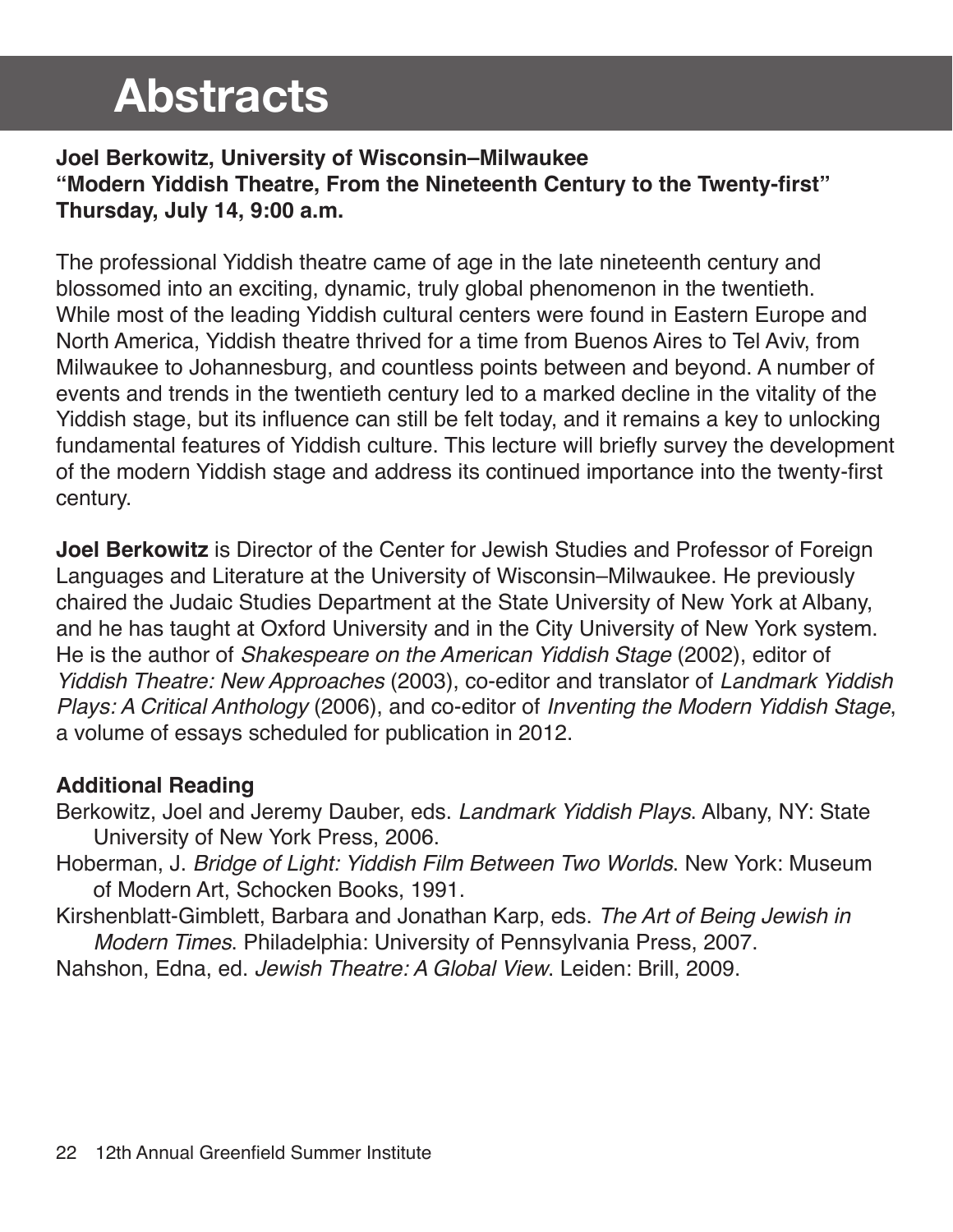#### **Kenneth Moss, Johns Hopkins University "Raising Kids in Yiddish: Personal Notes and Scholarly Perspectives" Thursday, July 14, 10:45 a.m.**

What are the ins and outs of raising children in Yiddish today? Drawing on the speaker's personal experience and research about Yiddish-language education, this lecture will illuminate the daily challenges, rewards, and complexities of rearing children in Yiddish outside the ultra-Orthodox world.

**Kenneth B. Moss** is the Felix Posen Associate Professor of Modern Jewish History at the Johns Hopkins University. His first book, *Jewish Renaissance in the Russian Revolution* (Harvard, 2009), was chosen as a co-winner of the 2010 Sami Rohr Prize for Jewish Literature. Moss is now working on a book entitled *The Unchosen People*, which will examine East European Jewish political culture in the age of the nationstate. He lives in Baltimore with his wife and two children.

#### **Additional Reading**

Shandler, Jeffrey. *Adventures in Yiddishland: Postvernacular Language and Culture.* Berkeley: University of California Press, 2006.

- Fishman, David E. *The Rise of Modern Yiddish Culture.* Pittsburgh: University of Pittsburgh Press, 2010.
- Isaacs, Miriam. "Haredi, Haymish, and Frim: Yiddish Vitality and Language Choice in a Multilingual Community" in *International Journal of the Sociology of Language*  138/3 (1999).

A website of interest: http://yugntruf.org/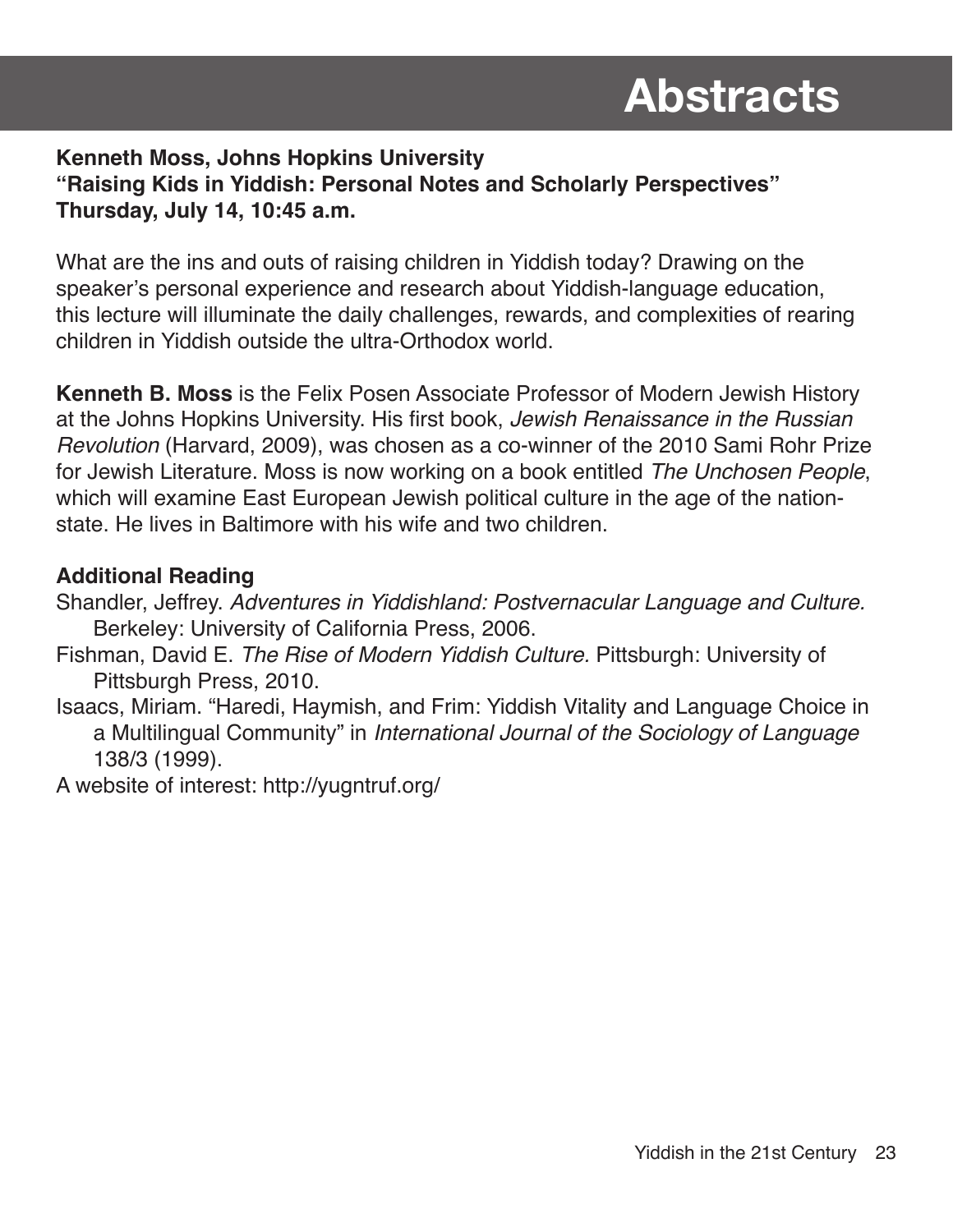### **Concerts**

**Monday, July 11, 5:00 p.m. Greenfield Summer Institute Annual Yid Vicious Concert Harrison Parlor, Lathrop Hall (1050 University Avenue) Includes a light buffet dinner**

#### **Yid Vicious with guest vocalist Anna Purnell**

Yid Vicious has been engaging and delighting audiences throughout the Midwest since 1995. The group has released four CDs and has received numerous Madison Area Music Awards for its unique blend of traditional and contemporary klezmer. In 2009, Yid Vicious became the first performing arts ensemble in Wisconsin to receive a USArtists International grant, to perform at Argentina's KlezFiesta, an international klezmer festival spanning three cities and including bands from ten countries. In 2006, Yid Vicious toured Chiba Prefecture, Japan as part of the Wisconsin-Chiba Sister State Goodwill Delegation. Yid Vicious is committed to keeping traditional klezmer music and dance alive, and collaborates frequently with internationally renowned klezmer dance instructor Steve Weintraub. The group has participated in the New York-based "KlezKamp: The Yiddish Folk Arts Program," and was a featured performer at the "KlezKamp Roadshow" directed by Yiddish scholar Henry Sapoznik at the University of Wisconsin in April 2009. Yid Vicious has presented concerts, workshops, and clinics at performing arts centers, cultural festivals, universities, and K-12 schools in Wisconsin, Minnesota, South Dakota, Iowa, Illinois, and Michigan, and has performed to statewide audiences on Wisconsin Public Radio and Wisconsin Public Television.

You can find out more about the band and its members at http://www.yidvicious.com/.

#### **Wednesday, July 13, 7:00 p.m. Concert on the Square (optional free event) King Street corner of the Capitol Square**

The Wisconsin Chamber Orchestra will present "Film Noir Classics," a selection of music from the movies *The Lost Weekend*, *Casablanca*, Goldfinger, and more. Featuring guest conductor, Huw Edwards. Bring a blanket or chairs and a picnic dinner and enjoy an evening of orchestral music on the capitol lawn.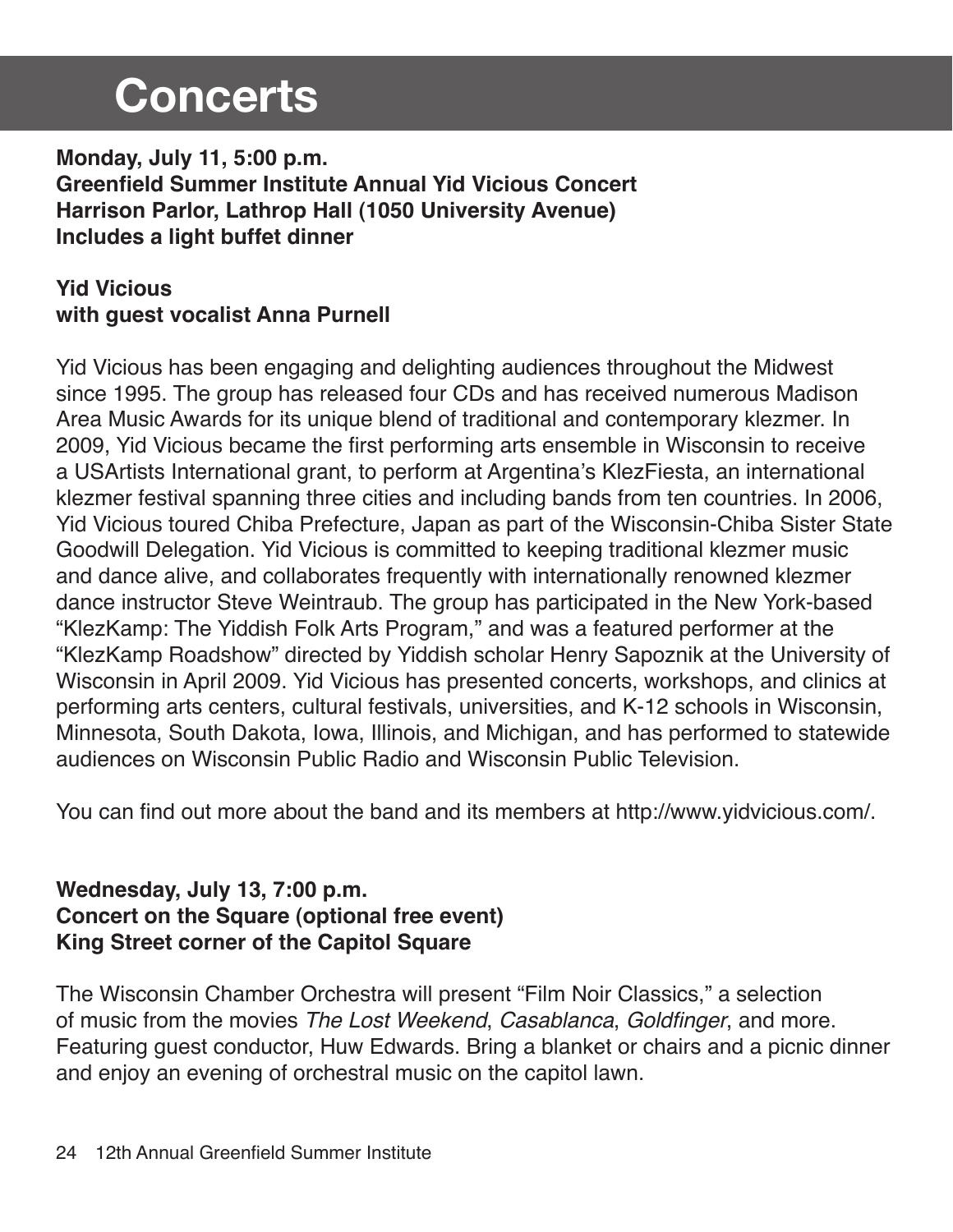## **Dining**

There are many great options for lunch and dinner on or near the UW-Madison campus. The cafeteria in Grainger Hall is open for lunch; food includes sandwiches and salads. Food carts on Library Mall (at the end of State Street, next to the University Bookstore and Memorial Library) offer a wide range of cuisines, which can be eaten outside on the Mall or taken inside to Memorial Union. The new Union South, just down University Avenue to the west of Grainger Hall, features several cafeteria-style ethnic restaurants that serve lunch and dinner.

A few of our favorite restaurants with vegetarian menu items are listed below.

**Aldo Cafe** (cafe fare) and **Steenbock's on Orchard** (fine dining) Wisconsin Institutes for Discovery 330 N. Orchard St., 608.316.4300

**Chautara** (Nepalese) 334 State St., 608.251.3626

**Chipotle** (Mexican) 658 State St., 608.250.4613

**Great Dane** (American brew pub) 123 E. Doty St., 608.284.0000

**Himal Chuli** (Nepalese) 318 State St., 608.251.9225

**Hüsnü's** (Turkish) 547 State St., 608.256.0900

**Mediterranean Cafe** (lunch only) 625 State St., 608.251.8510

**Rising Sons Deli** (Laotian and Thai) 617 State St., 608.661.4334

**Sunroom Cafe** (American cafe fare) 638 State St., 608.255.1555

**Cafe Osher** at Hillel serves kosher food. It is located on the first floor of the Barbara Hochberg Center for Jewish Student Life, 611 Langdon Street. Their hours for the week of July 11 are:

Monday - Thursday: 8 a.m.–3 p.m. Friday: 9 a.m.–1 p.m.

More information about campus-area restaurants is available at: http://visitdowntownmadison.com/.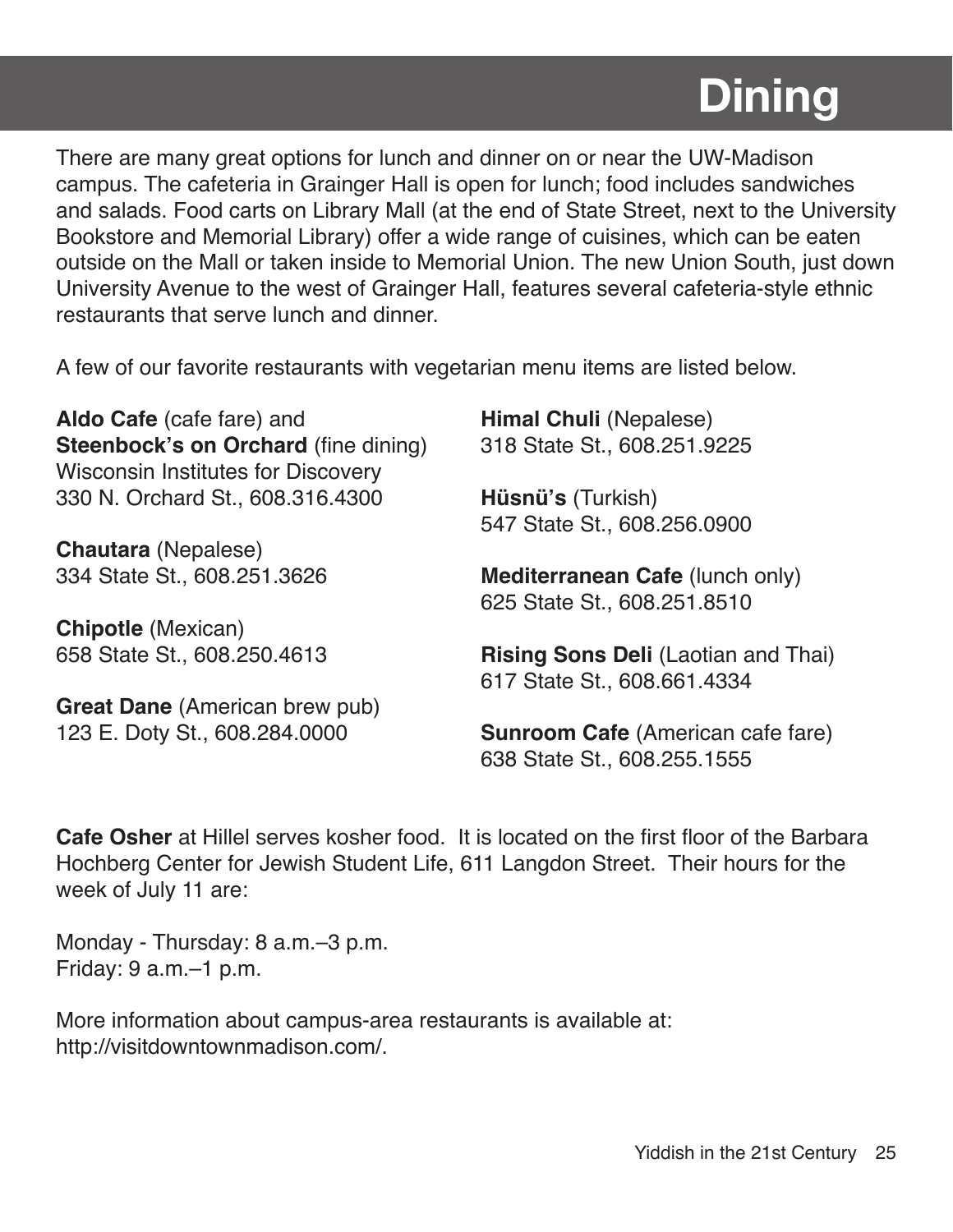## **Campus Map**

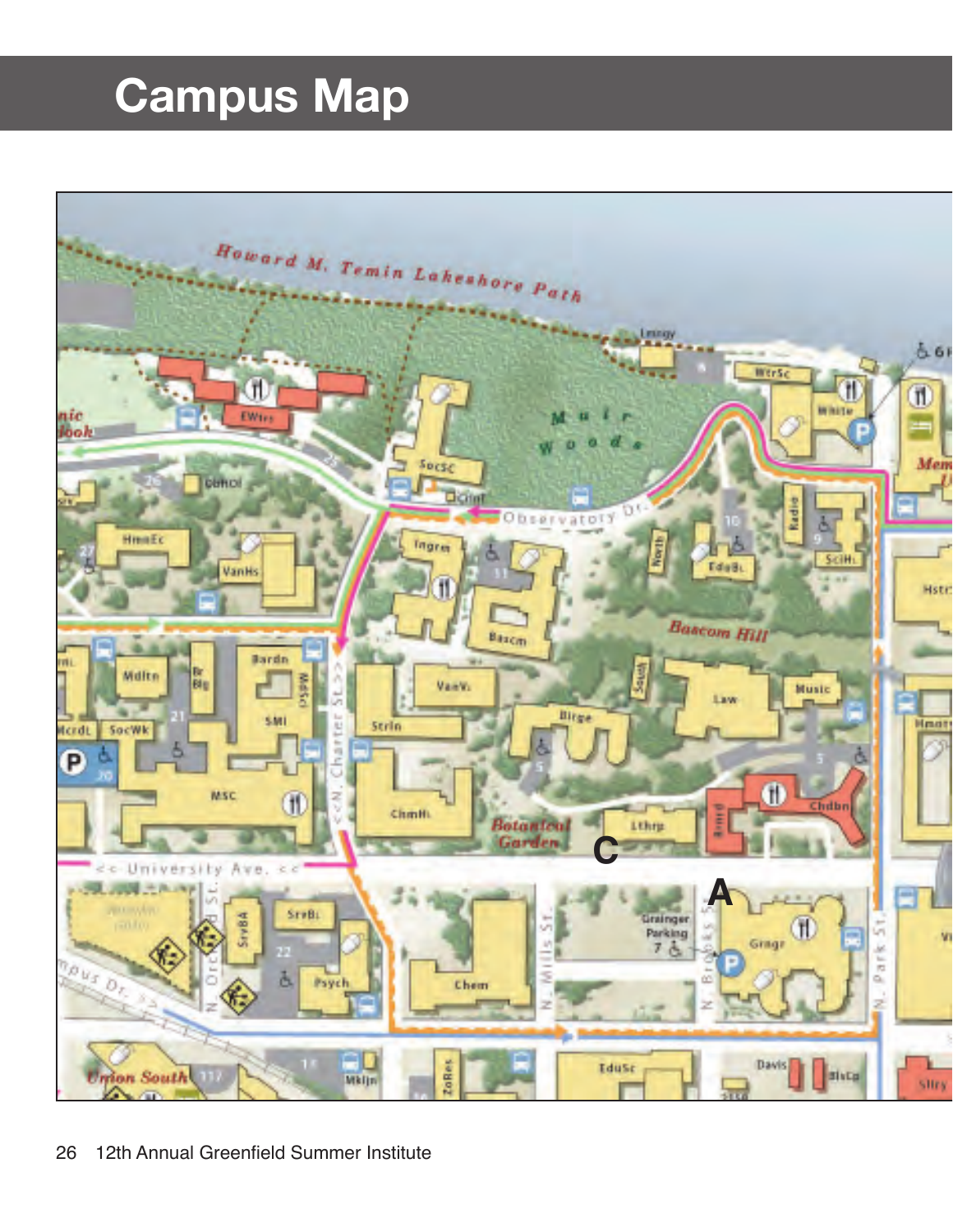

#### **LOCATIONS**

**A - Grainger Hall** 975 University Ave.

**B - Fluno Center** 601 University Ave.

**C - Lathrop Hall** 1050 University Ave.

**D - Hillel / Barbara Hochberg Center for Jewish Student Life** 611 Langdon St.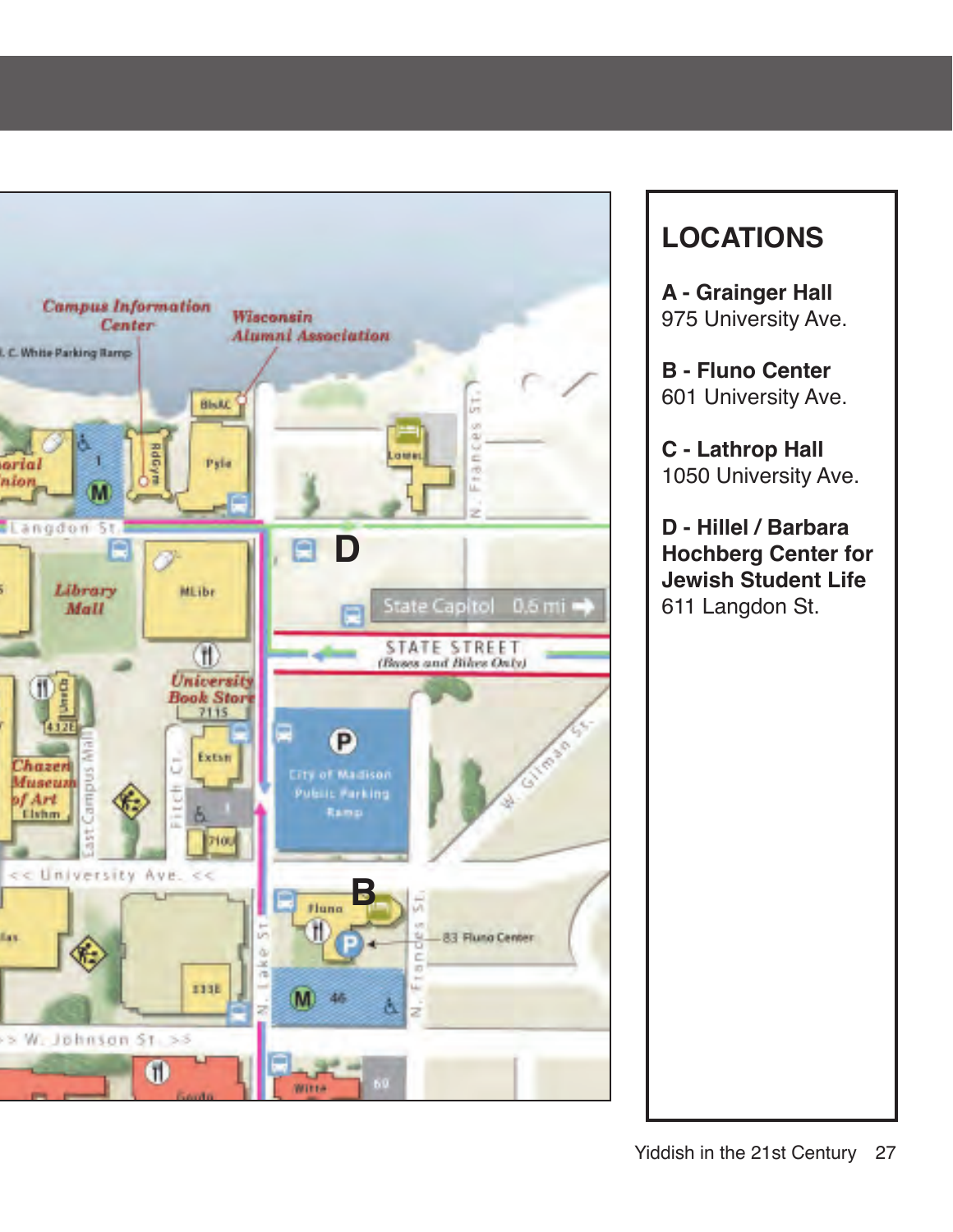## **Upcoming CJS Events**

#### **Jonathan Sarna (Brandeis University)**

"That Obnoxious Order: Ulysses S. Grant and the Jews" Tuesday, September 26, 4:00 pm Union South (check TITU) This lecture is made possible through the generosity of Stanley and Sandra Kutler.

#### **Nathaniel Deutsch (Swarthmore College)**

"Exploring the Jewish Dark Continent: Life, Death, and Ethnography in the Pale of Settlement" Monday, October 24, 4:00 pm Union South (check TITU) This lecture is made possible by gifts from the family and friends of Harry and Marjorie Tobias.

#### **Evgeny Finkel (UW–Madison Department of Political Science)**

"Party Politics in Hell: Jewish Armed Resistance during the Holocaust" Thursday, October 27, 4:00 pm 206 Ingraham Hall This lecture is sponsored by the Center for Russia, East Europe, and Central Asia (CREECA), with additional support from the Center for Jewish Studies.

#### **Rachel Brenner (Max and Frieda Weinstein-Bascom Professor of Jewish Studies, Department of Hebrew and Semitic Studies)**

"The Ethics of Witnessing the Holocaust: Polish Writers' Diaries from Occupied Warsaw 1939–1945" Thursday, December 1, 4:00 pm 206 Ingraham Hall This lecture is sponsored by the Center for Russia, East Europe, and Central Asia (CREECA), with additional support from the Center for Jewish Studies.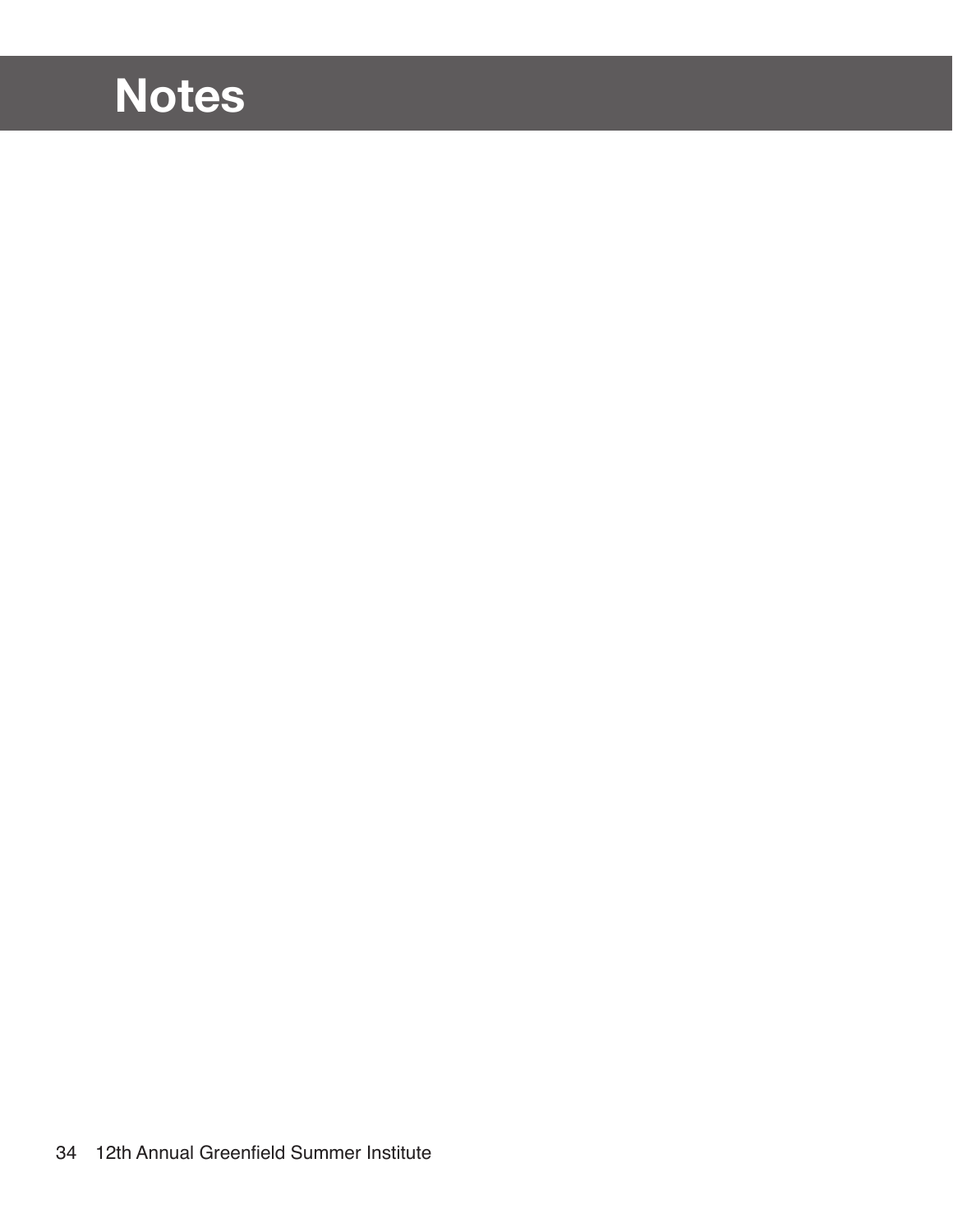# Special Thanks To:

Ros Greenfield Mike Bernard-Donals Pam Potter Laurie Silverberg Kesha Weber Allison Bloom Jean Hennessey Christine Fojtik Lisa Kaufman Michelle Hermany Allison Shuldhiess Sara Ben-Ami Greenfield Summer Institute Committee: Tony Michels, Mark Louden, Philip Hollander, Henry Sapoznik, and Jeanne Swack